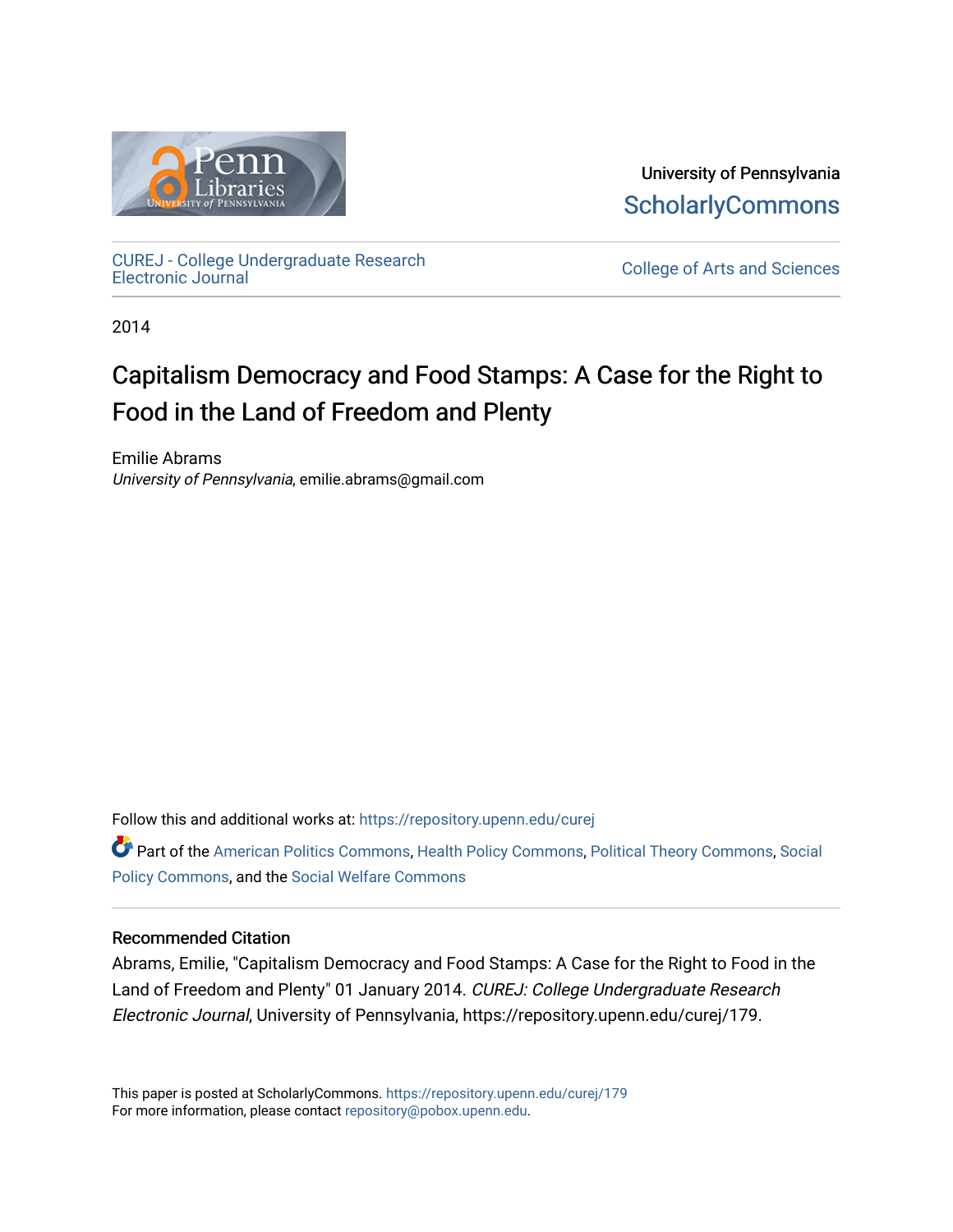# Capitalism Democracy and Food Stamps: A Case for the Right to Food in the Land of Freedom and Plenty

#### **Abstract**

14.5% of Americans do not have enough food, and over 1 in 3 Americans is obese. Yet adequate nutrition remains one of the only base human needs whose delivery to communities is not ensured by the government. The United States is one of five countries that has failed to ratify the U.N. covenant establishing a right to food. In the face of these pressing problems, most of the talk associated with movements seeking to make improvements in America's food system has little grounding in the kind of rigorous debate about rights, and their central role in protecting individual freedom, that would garner broader respect for the goal of ensuring that all Americans have access to healthy food. This thesis makes the case for the right to food as an important part of reforming American government policies that fail to guarantee low-income Americans adequate access to healthy food.

Making a connection between theory, public discourse and policy, this thesis establishes the value of a philosophical approach to policy-making as an important means of achieving compromise, and demonstrates this in the case of a right to food. It explores four key variants of liberal philosophy, classical liberalism, libertarianism, Rawls and capabilities, which have both opposed and supported state action addressing basic economic, social and health inequalities. Supporting a right to food as consistent with long-standing ideas of the government as the protector of individual liberty, this section takes issue with the assumed conflict between welfare rights and individual liberties that is pervasive in libertarian and classical liberal thought. Instead, it will favor a Rawlsian and capabilities approach that grounds principles supporting government welfare policies in commitments to the flourishing of individual liberty. These different philosophies inform and influence policy and explain, in part, the incongruity between American reluctance to affirm international norms and extensive domestic nutrition programs, pointing to the need to deeply engage with these ideas. A serious discussion of the need to establish a right to food offers a platform for broader debate and more focused solutions for the many health and social problems we see associated with our food system in the US today.

The current state of the food system, where the amount and the quality of the food to which one has access is highly contingent on numerous factors including race, socioeconomic background and geography, is a far cry from this universal standard, established by the U.N. covenant. Ensuring the right to food is not solely relevant in countries facing scarcity; it continues to be critically important in an age of abundance, particularly in the context of special interests distorting public opinion on this issue. This thesis argues that one reason these problems are not front and center in American discourse about the problems with our food system is that this discourse is so profoundly shaped by spokespersons who speak primarily to the concerns of upper class Americans.

In the absence of being able to create Rawls' original position from which Americans could determine just food policy without the biases of their class, this thesis argues that we need more serious philosophic voices raising the need to guarantee universal access to healthy food for all residents of the US. The US' existing commitments, to both protecting Americans from hunger and diet-related disease, such as obesity, and to protecting individual liberties, would both benefit if the United States would formally commit to the United Nations' definition of what the right to food requires.

#### Keywords

right to food, food justice, SNAP, food stamps, poverty, nutrition, hunger, obesity, Political Science, Mary Summers, Summers, Mary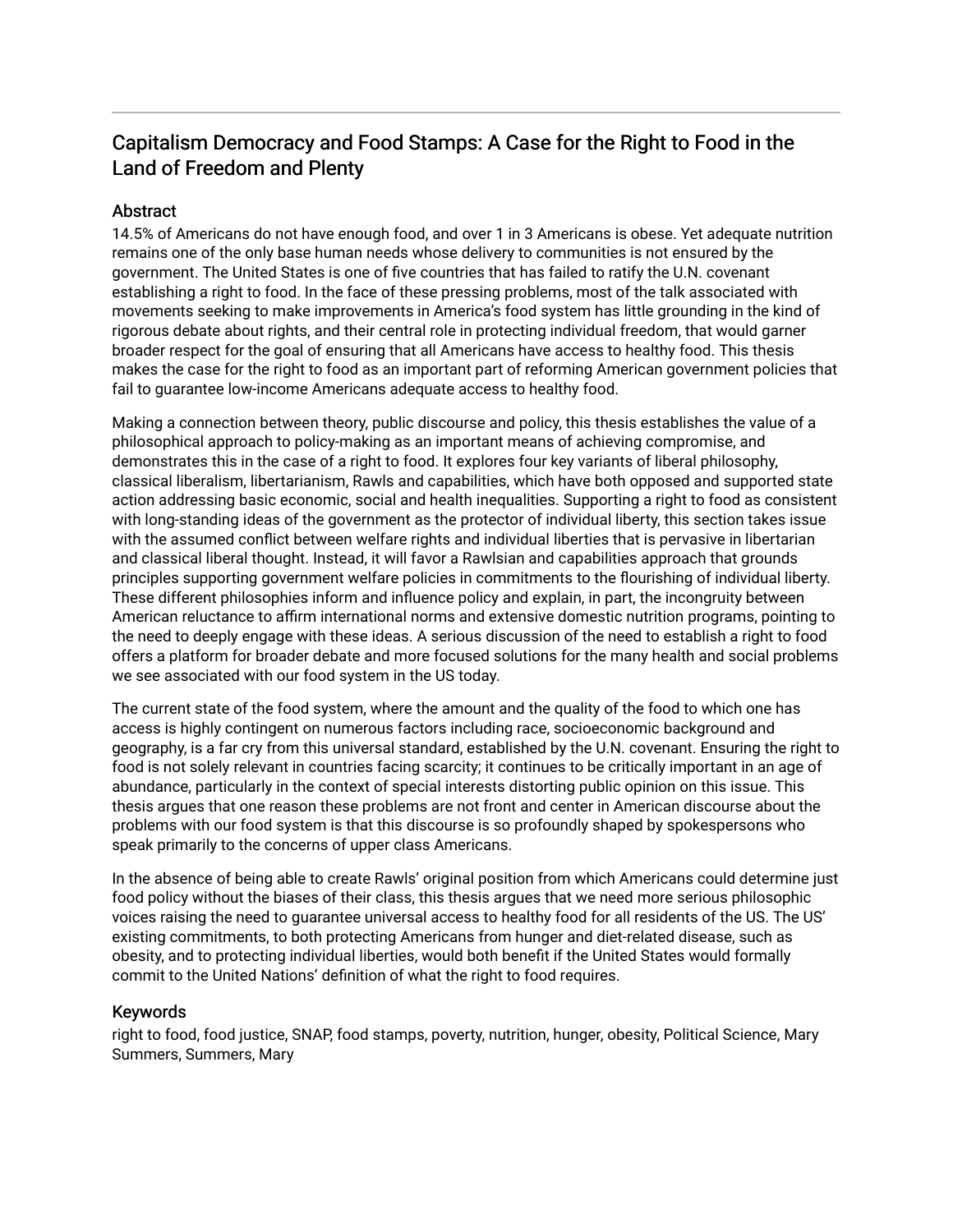# Disciplines

American Politics | Health Policy | Political Theory | Social Policy | Social Welfare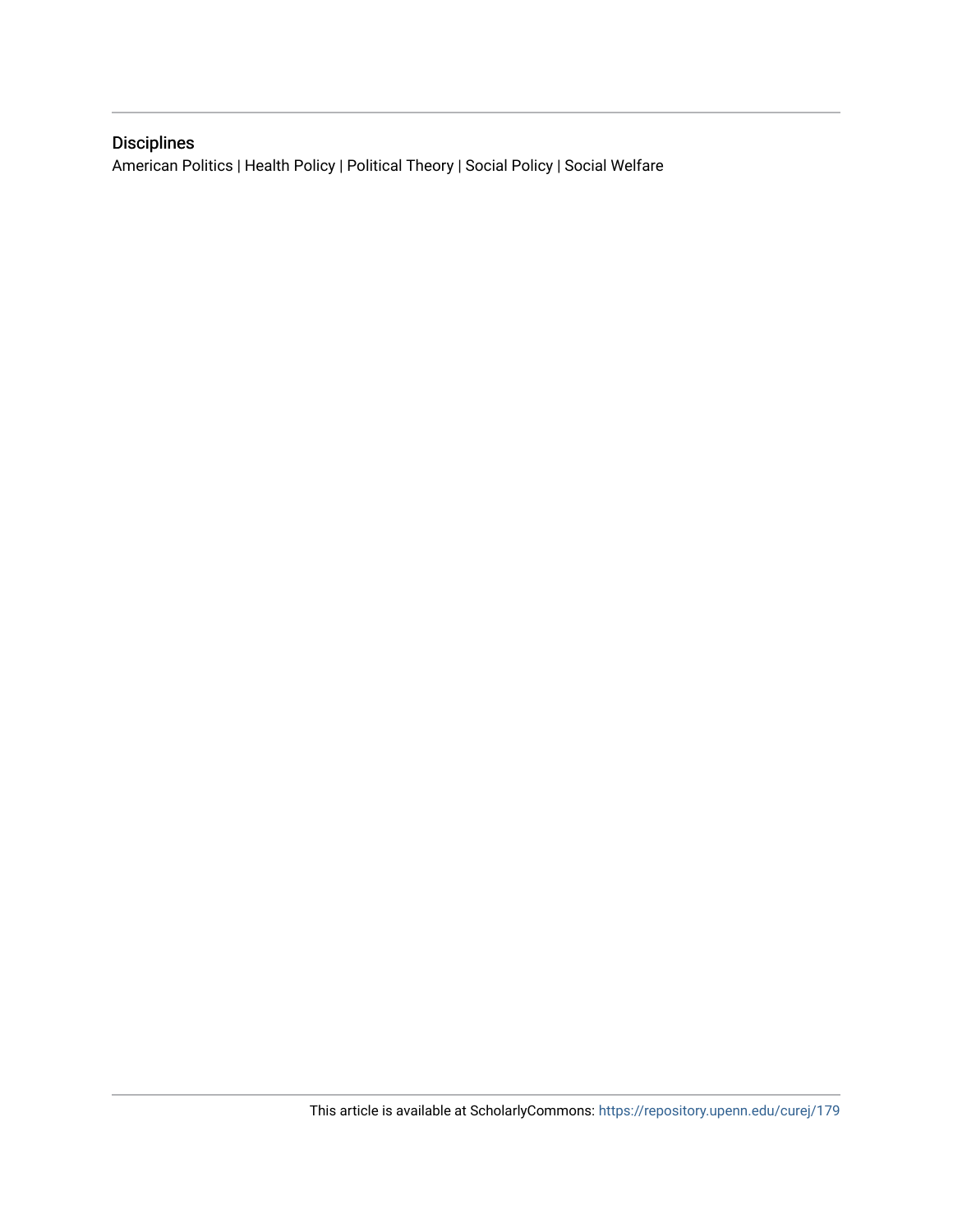# Capitalism, Democracy and Food Stamps

A case for the right to food in the land of freedom and plenty

Emilie Abrams Advisor: Mary Summers Senior Honors Thesis in Political Science University of Pennsylvania Spring 2014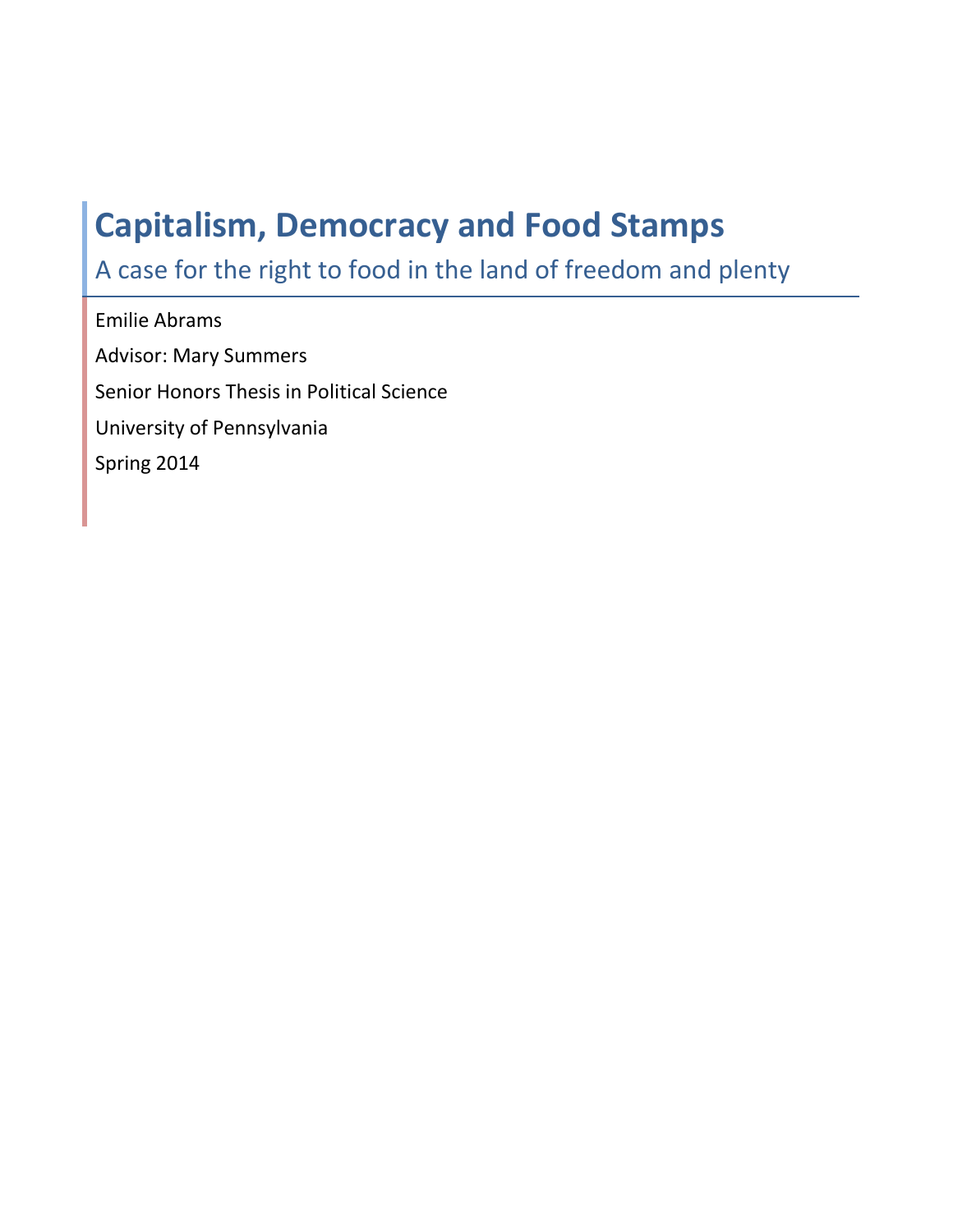# **Table of Contents**

| Section One: Why social welfare rights are critical to guaranteeing individual |  |
|--------------------------------------------------------------------------------|--|
|                                                                                |  |
|                                                                                |  |
|                                                                                |  |
|                                                                                |  |
|                                                                                |  |
| Section Two: The historical influence of ideology on American food policy  12  |  |
|                                                                                |  |
| Interdependent rights and compromise: Federal anti-hunger programs 14          |  |
|                                                                                |  |
|                                                                                |  |
|                                                                                |  |
|                                                                                |  |
| Conclusion:.                                                                   |  |
|                                                                                |  |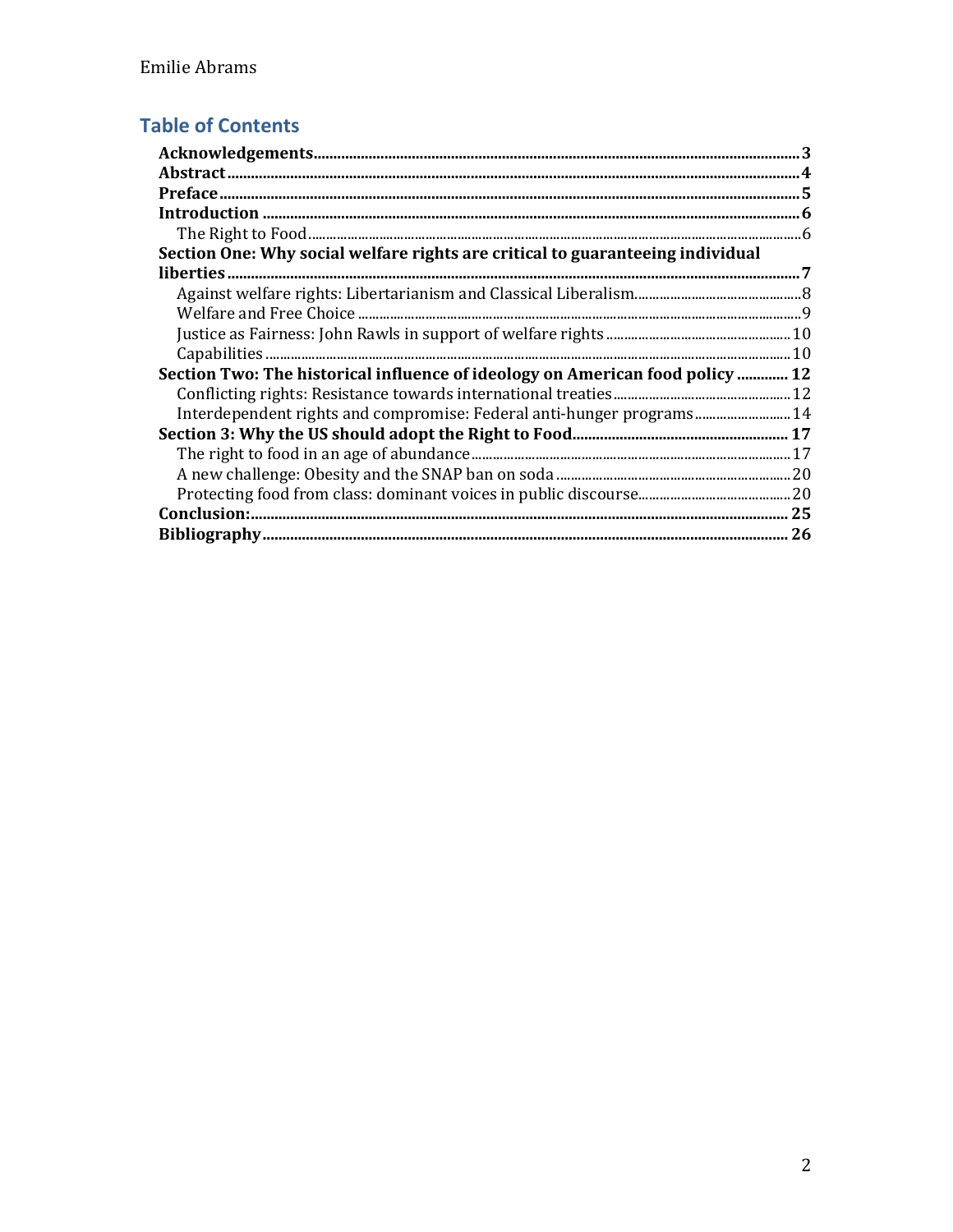## Acknowledgements

I would like to thank several of my professors at the University of Pennsylvania, without whom I could not have written this thesis.

Jeffrey Green – taught my first politics class at Penn which inspired me to concentrate in Political Theory and write (the only) theory Honors thesis in the Political Science Department this year.

Paul Rozin – with whom I had my first academic exploration of food, and formal research experience through a summer research grant. Your patient kindness and true love of teaching helped me grow in confidence as a researcher.

Alan Kors – who taught me the value of appreciating your opponent's arguments. His seminar on classical liberal thought has changed the way I think about political philosophy and informed an important component of this thesis.

Anne Norton – Having taught me twice, in Modern and American Political Thought, you have given me my foundations in Political Theory.

Eileen Doherty-Sil – my major advisor. You were a constant source of encouragement during the thesis-writing process. Your heartfelt lectures on human rights motivated a rights-focus for my thesis.

Mary Summers – my wonderful adviser who agreed to work with me although I was insistent on writing a theory paper. Your encyclopedic knowledge of food politics and history and passion for social justice helped me and inspired me, as did you firm guiding hand for the writing. I enjoyed every minute of our discussions and look forward to many more in years to come. Even when I was struggling, I left every one of our meetings remembering why I wanted to write this in the first place!

My friends and colleagues at UNI who have helped make one of the most educational experiences of my time at Penn. I hope to find such commitment to positive social change, such love for children and such friendly people wherever I work.

Finally, my friends and family. To all my brothers in the St Elmo Club of Philadelphia. Elmo taught me early on in my time at Penn the importance of knowing the incredible city we find ourselves in, and the true meaning of brotherly love. A special word to my roommate and friend, Frida, who kindly copy-edited this paper! Thank you so much for everyone's support and for believing with me that this is only the beginning!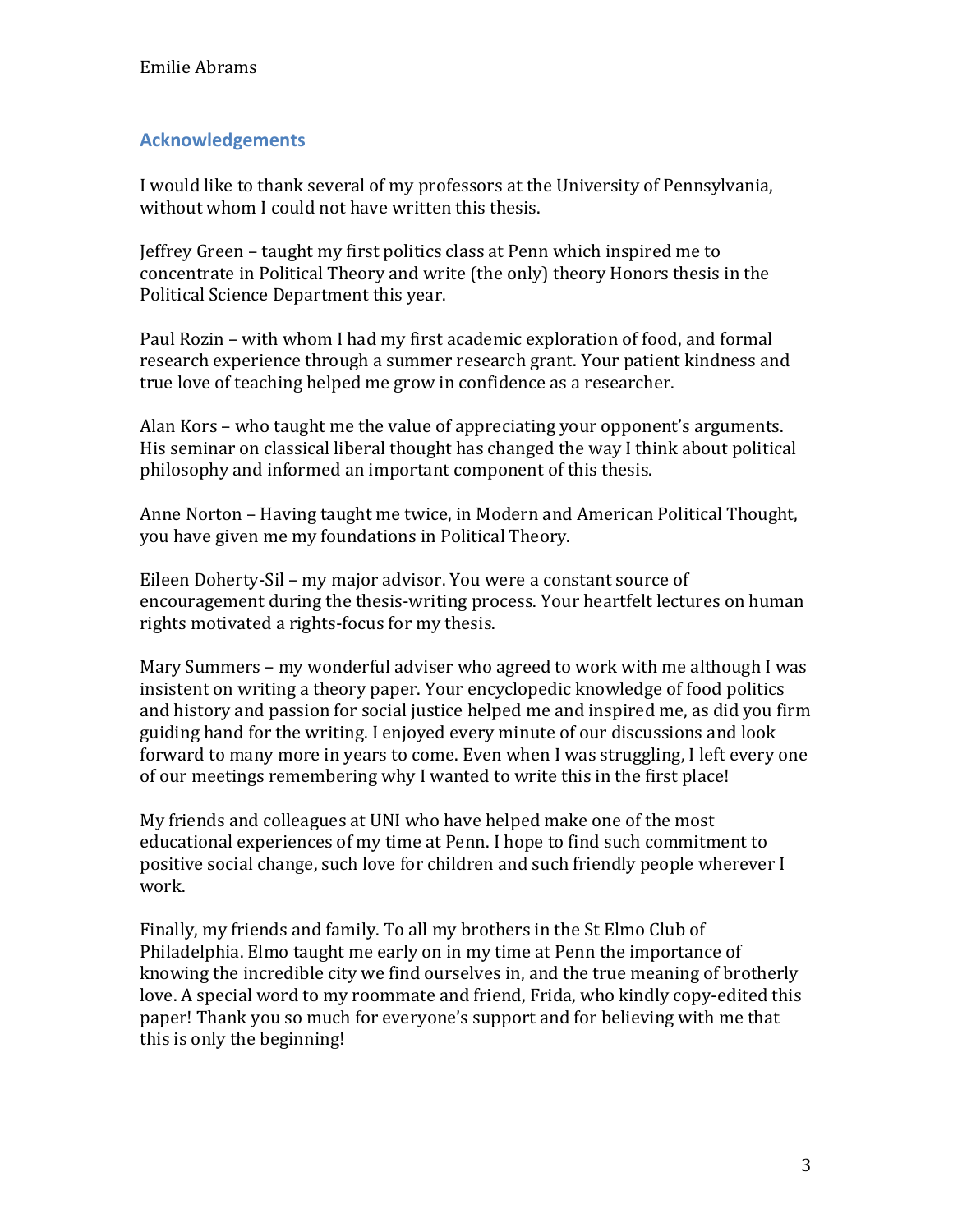#### Abstract

14.5% of Americans do not have enough food, and over 1 in 3 Americans is obese. Yet adequate nutrition remains one of the only base human needs whose delivery to communities is not ensured by the government. The United States is one of five countries that has failed to ratify the U.N. covenant establishing a right to food. In the face of these pressing problems, most of the talk associated with movements seeking to make improvements in America's food system has little grounding in the kind of rigorous debate about rights, and their central role in protecting individual freedom, that would garner broader respect for the goal of ensuring that all Americans have access to healthy food. This thesis makes the case for the right to food as an important part of reforming American government policies that fail to guarantee low-income Americans adequate access to healthy food.

Making a connection between theory, public discourse and policy, this thesis establishes the value of a philosophical approach to policy-making as an important means of achieving compromise, and demonstrates this in the case of a right to food. It explores four key variants of liberal philosophy, classical liberalism, libertarianism, Rawls and capabilities, which have both opposed and supported state action addressing basic economic, social and health inequalities. Supporting a right to food as consistent with long-standing ideas of the government as the protector of individual liberty, this section takes issue with the assumed conflict between welfare rights and individual liberties that is pervasive in libertarian and classical liberal thought. Instead, it will favor a Rawlsian and capabilities approach that grounds principles supporting government welfare policies in commitments to the flourishing of individual liberty. These different philosophies inform and influence policy and explain, in part, the incongruity between American reluctance to affirm international norms and extensive domestic nutrition programs, pointing to the need to deeply engage with these ideas. A serious discussion of the need to establish a right to food offers a platform for broader debate and more focused solutions for the many health and social problems we see associated with our food system in the US today.

The current state of the food system, where the amount and the quality of the food to which one has access is highly contingent on numerous factors including race, socioeconomic background and geography, is a far cry from this universal standard, established by the U.N. covenant. Ensuring the right to food is not solely relevant in countries facing scarcity; it continues to be critically important in an age of abundance, particularly in the context of special interests distorting public opinion on this issue. This thesis argues that one reason these problems are not front and center in American discourse about the problems with our food system is that this discourse is so profoundly shaped by spokespersons who speak primarily to the concerns of upper class Americans.

In the absence of being able to create Rawls' original position from which Americans could determine just food policy without the biases of their class, this thesis argues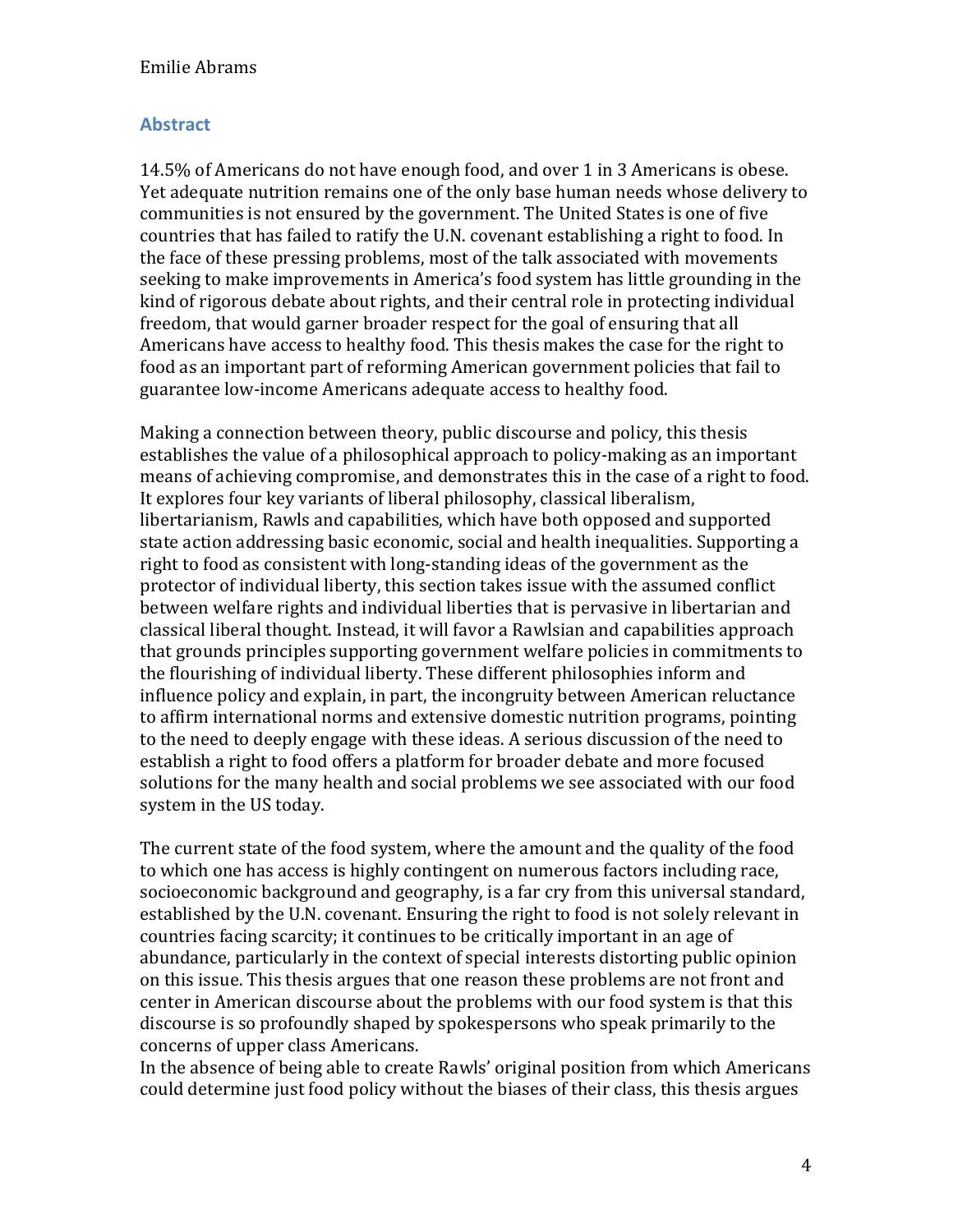that we need more serious philosophic voices raising the need to guarantee universal access to healthy food for all residents of the US. The US' existing commitments, to both protecting Americans from hunger and diet-related disease, such as obesity, and to protecting individual liberties, would both benefit if the United States would formally commit to the United Nations' definition of what the right to food requires.

#### Preface

Food was very important to me growing up, from the long family lunches at my grandpa's, to making desserts with my brother on weekends. My mother's cooking was also incredibly important to my feeling secure. I noticed its absence in school lunches and summer camps. It wasn't just the lack of familiar taste, but the feeling of receiving something that was lovingly made to be nutritious and delicious.

My passion for issues of food justice began with my working for the Urban Nutrition Initiative (UNI) when I started at Penn. Co-supervising a high school cooking crew at Sayre High School, and guiding them through lesson plans on various aspects of nutrition and the preparation of healthy meals, which they then went on to teach themselves to the rest of the community, I became engaged with the ways that big socioeconomic and health inequalities play out in terms of what food people have access to, the pleasures they associate with food, the time and skills they have when it comes to cooking.

What is Food Justice, I hear you ask? It sounds familiar. Is it a trending hashtag on Twitter? Cue skepticism, maybe even derision. I am frustrated that food justice rhetoric, which should be about one of the most fundamental inequalities in our society today, all too often lacks substance that would convince anyone but left-wing social activists. More effective solutions would come from a more serious tone and a broader support base. This concern ties in with my intellectual interest in political theory, particularly the debates among modern liberal and more conservative philosophers regarding what types of government will best guarantee individual liberty and opportunity. I am drawn to philosophers who seek to justify the need for a welfare state that guarantees basic social and economic rights as key to guaranteeing political liberty, as opposed to those theorists who have long argued that any effort to guarantee social and economic rights would lead to a government, economy and society that overly restricts free markets and individual liberty. As a result of these joint interests, my goal in writing this thesis has been to explore key philosophic schools of thought that have both opposed and supported state action that addresses basic economic, social and health inequalities with a special focus on efforts to implement a right to food. I understand that it is not only philosophic differences and arguments that have made it difficult to win any explicit endorsement of the right to food in the US. Nonetheless, this thesis seeks to demonstrate that establishing a right to food as consistent with long standing ideas of the government, as the protector of individual liberty, is a worthwhile philosophic endeavor. The political debates necessary to establish a right to food can also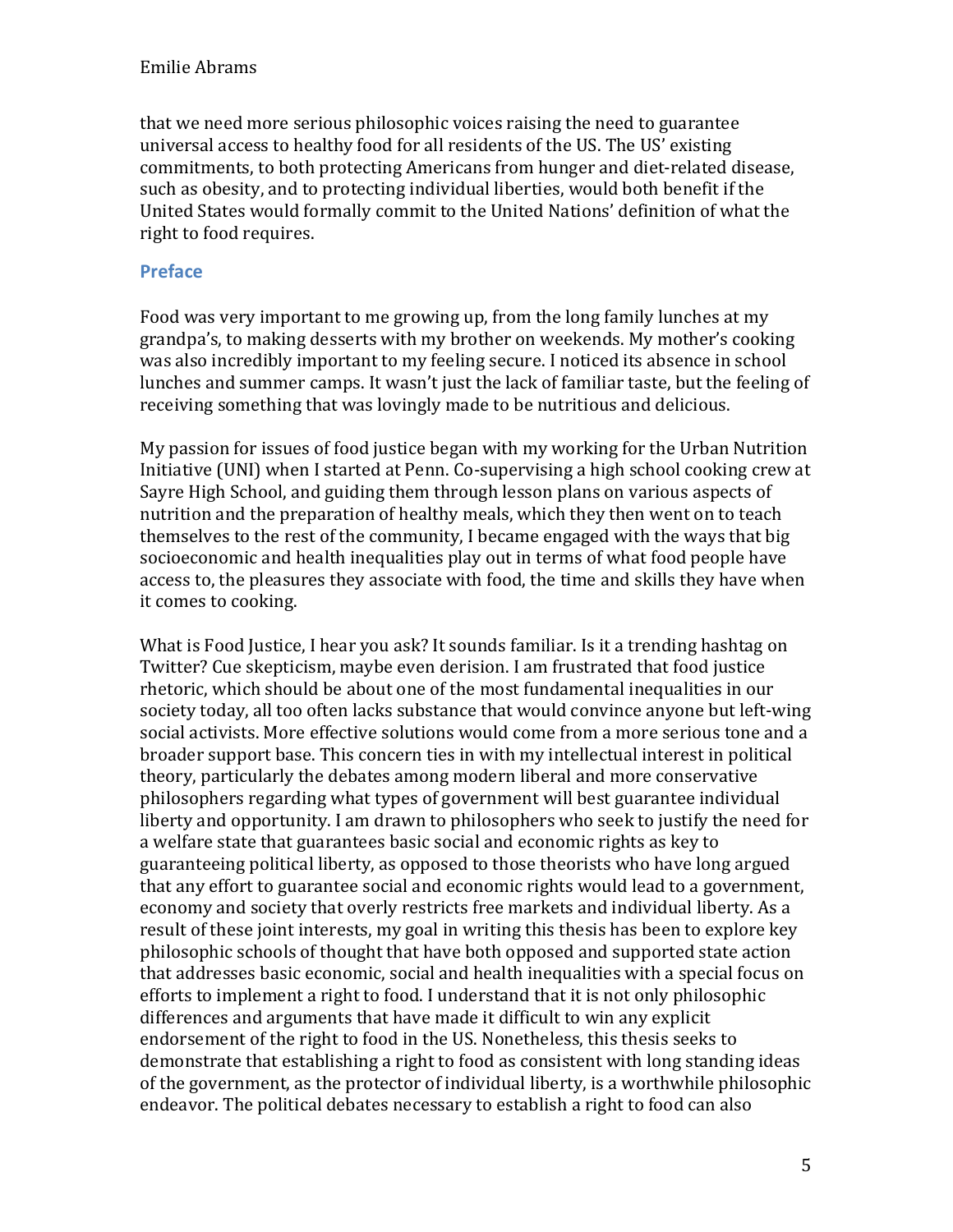provide a critical frame for a more serious conversation on how to address the grave inequalities that continue to exist in our food system. We need a more serious dialogue on food. As a student of political theory, I am concerned that most of the talk in the food movement is not better grounded in the kind of rigorous mainstream thought that is more likely to garner broader political support and respect.

#### Introduction

This thesis makes a case for why American government should adopt a right to food with the goal of pushing for changes in government policies that fail to guarantee low-income Americans adequate access to healthy food.

Section One uses a philosophical approach to make the case for a right to food and explores key variants of liberal philosophy, which have both opposed and supported state action that addresses basic economic, social and health inequalities. It establishes the value of a philosophical approach to policy-making and demonstrates it in the case of a right to food. Supporting a right to food as consistent with long-standing ideas of the government as the protector of individual liberty, this section takes issue with the assumed conflict between welfare rights and individual liberties that is pervasive in libertarian and classical liberal thought. Instead, it will favor a Rawlsian and Capabilities approach that grounds principles supporting government welfare policies in commitments to the flourishing of individual liberty. Section Two will look at the effect of philosophical differences on policy to explain the incongruity between American reluctance to affirm international norms and extensive domestic nutrition programs. Section Three will argue for why ensuring the right to food continues to be critically important in an age of abundance, particularly in the context of special interests distorting public opinion on this issue. A serious discussion of the need to establish a right to food offers a platform for broader discussion and more focused solutions for the many health and social problems we see associated with our food system in the United States today.

This thesis will ultimately argue that existing commitments, to both protecting Americans from hunger and to protecting individual liberties, would both benefit if the United States formally commits to the United Nations' definition of what the right to food requires and encourage deeper engagement of the ideology behind the public discourse. This thesis acknowledges that there remains a need for activism (or other political means) in support of the right to food to get the government to adopt and turn it into implemented policy.

#### The Right to Food

The Right to Food was indirectly awarded early prominence, as "freedom from want", as one of Franklin Delano Roosevelt's Four Freedoms for all humankind, in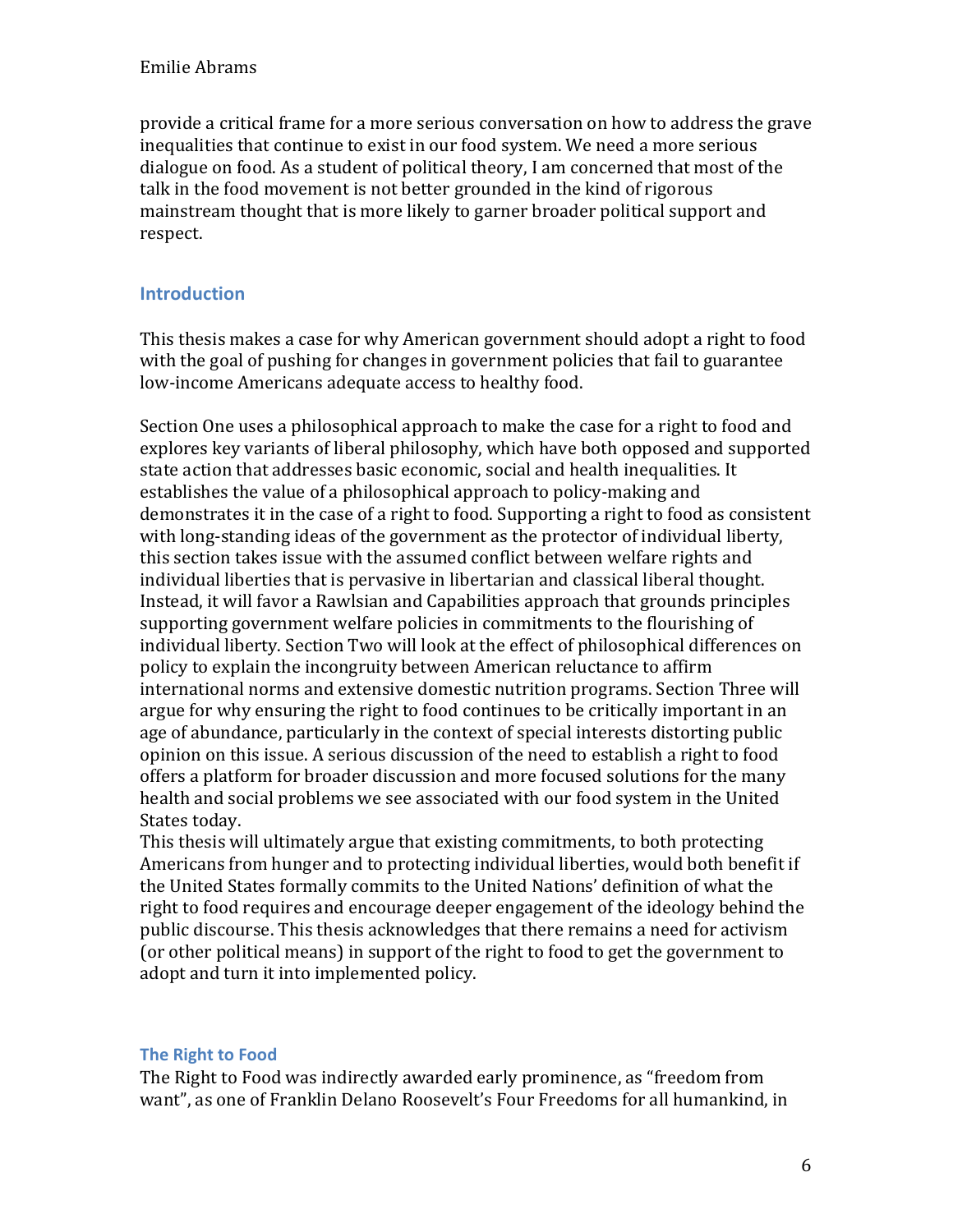1941.1 The Right to Food was not formally included in international legislation until the codification of the Universal Declaration of Human Rights (UDHR) in 1948.<sup>2</sup> The Right to Food features in Article 25 of the UNDR along with Clothing, Housing and Medical Care, all considered Economic Social and Cultural Rights, which were then reinforced under the International Covenant on Economic Social and Cultural Rights (ICESCR) in 1966. The US is the only major western country to have signed, but not ratified this convention. The International Code of Conduct on the Human Right to Adequate Food was first proposed in the run-up to the World Food Summit in 1996. It has widespread support among non-governmental organizations that advocate on behalf of the hungry. In 1983, The UN Special Rapporteur on the Right to Food was established, drawing from the Committee on Economic Social and Cultural Rights (ESCR).

A right to food rests on the idea that governments should protect their citizens from hunger. The UN formulation of the right to food puts forward three clear criteria for a fundamental right to food that government should guarantee for all.

- 1. Availability: "food should be available from natural resources… and for sale in markets and shops"
- 2. Accessibility: "requires economic and physical access to food to be guaranteed"
- 3. Adequacy: "food must satisfy dietary needs, taking into account the individual's age, living conditions, health, occupation, sex, etc."<sup>3</sup>

These criteria address the key problem of the relation of food to individual liberty because they establish the importance of universality (for everyone, everywhere regardless of their race, ethnicity, geography or socioeconomic status) and the importance of both adequate quantity and nutritional quality. Low-income Americans are too often forced to make a choice between adequate calories, adequate nutrition, and meeting other basic needs, which this thesis will argue, is an infringement of individual liberties.

# Section One: Why social welfare rights are critical to guaranteeing individual **liberties**

This section argues for the value of discussion and applying consistent philosophic principles to contentious moral debates. It focuses first on philosophies that have

<sup>2</sup> The International Declaration on Human Rights,

 $\overline{a}$ 

http://www.ohchr.org/EN/UDHR/Documents/UDHR\_Translations/eng.pdf <sup>3</sup> United Nations Special Rapporteur on the Right to Food, http://www.srfood.org/en/right-to-food

<sup>1</sup> A. Oshaug, W. Barth Eide, A. Eide, "Human Rights: a normative basis for food and nutrition-relevant policies", Food Policy, 19, 6 (1994), 491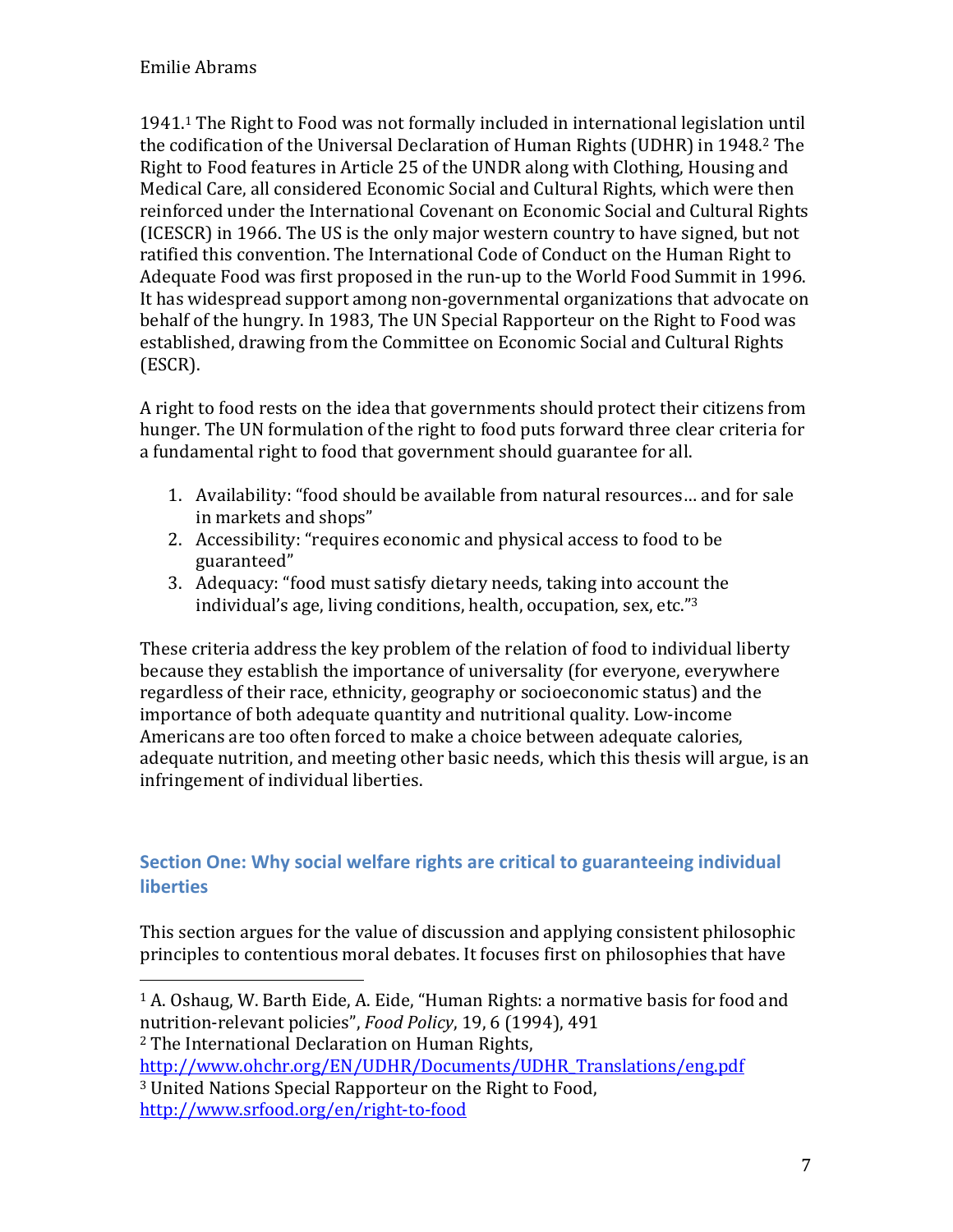$\overline{a}$ 

historically been a barrier to achieving government recognition of the right to food and then on those philosophic approaches that could help us to realize this right.<sup>4</sup> This section looks at four leading variants of liberal philosophy with regard to their perspectives on whether a government commitment to welfare rights (and, therefore, a right to food) is acceptable. These variants are: classical liberalism, libertarianism, the philosophy of John Rawls, who argues that liberal social contract theory is consistent with the development of a welfare state, and Amartya Sen's arguments in support of government policies that support the development and realization of individual capabilities. I shall look first at those expressions of classical liberalism and libertarianism that oppose a notion of government responsibility for welfare rights.

#### Against welfare rights: Libertarianism and Classical Liberalism

Libertarians believe in economic, social and political freedom. They argue that government involvement should be kept to the absolute minimum necessary to keep society from the complete anarchy of Hobbes' "state of nature". Libertarians claim that everyone should be able to freely exercise their individual liberties, so long as they do not prevent others from doing the same. And in this situation only, may a government intervene. Robert Nozick, author of Anarchy, the State and Utopia, posits that the individual and the upholding of his rights is primordial. Nozick claims any interference with this individual-focused rights process, is an illegitimate interference with liberty. Guaranteeing the right to food would involve programs funded by taxes, which Nozick sees as "forced labor".<sup>5</sup>

The second argument against welfare examined here is classical liberalism. Classical liberals are mainly concerned with economic freedom, and, therefore, want to restrict government involvement in this domain. Herbert Spencer is a classical liberal in the domain of fiscal policy. But the behavioral arguments he makes against welfare policy are generalizations that fall into a third category of opposition against welfare, which is a hierarchical, often racist, school of thought that opposes welfare as something that is taken advantage of by lazy classes of people. Known for his particularly harsh differentiations between the deserving and the undeserving poor, Spencer claims that welfare is equivalent to charity and just encourages dependency.6 This third argument against welfare is seen today in conservative rhetoric about a "culture of entitlement" amongst welfare recipients.7 At the center of these arguments is the idea that welfare policies limit freedom, because they require taxation, and the fear that they create dependency.

<sup>4</sup> R. Paarlberg, Food Politics: What Everyone Needs to Know, Oxford University Press, USA (2010), 40

<sup>&</sup>lt;sup>5</sup> R. Nozick, Anarchy, the State and Utopia, Basic Books, New York, NY (1974), 169

<sup>6</sup> H. Spencer, The Man versus the State, Liberty Fund, Indianapolis, IN (1940), 34

<sup>7</sup> J. Berg, All You Can Eat: How Hungry is America, Seven Stories Press, New York, NY (2008), 157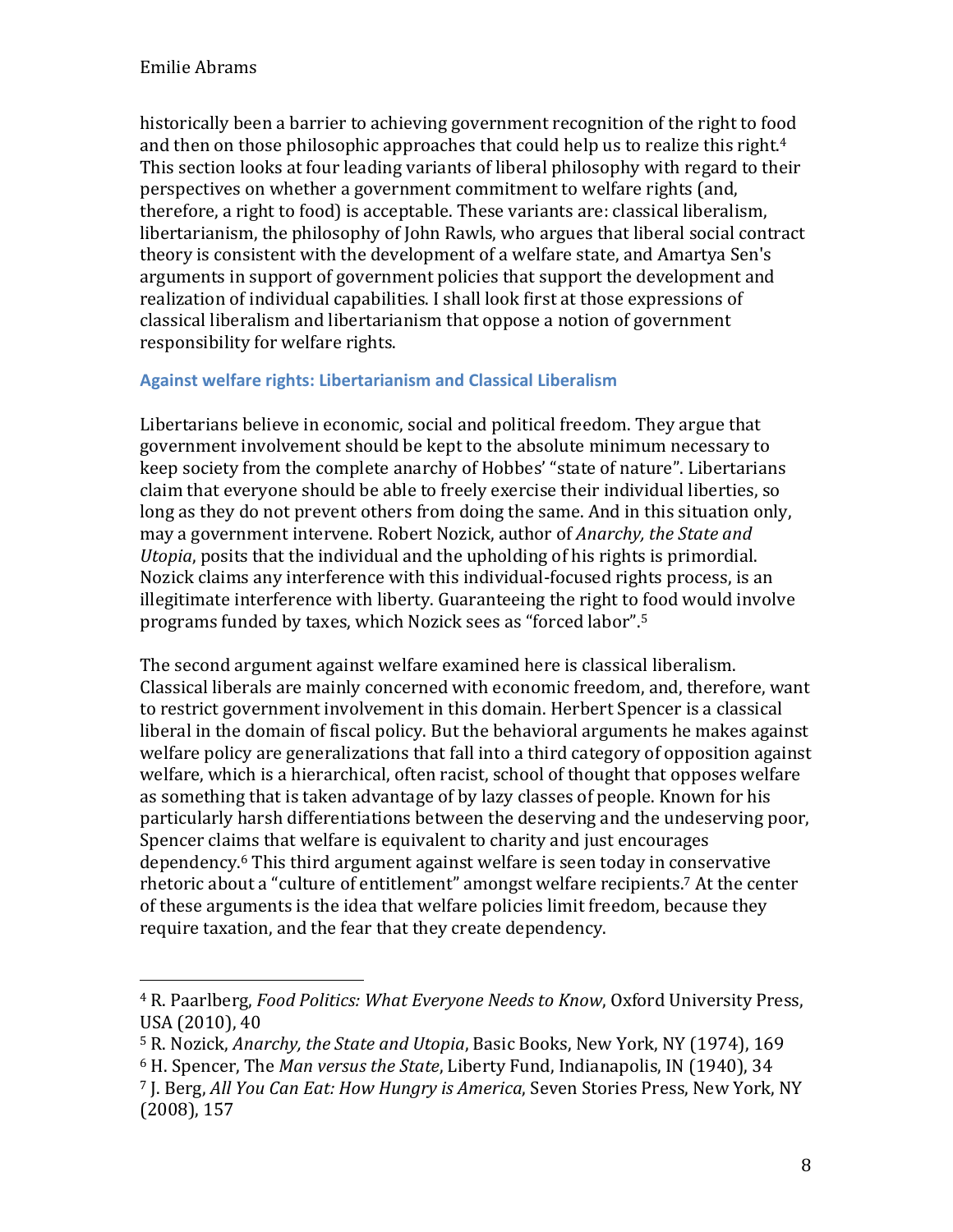#### Welfare and Free Choice

However, even on their own terms, the arguments of classical liberals and libertarians can support the right to food. Milton Friedman, a classical liberal who is known as "the patron saint of small government conservatism"8 is often invoked in defense of cutbacks in the social safety net. Yet he was also the architect of "the most successful social welfare program of all time", the negative tax credit, and he makes some important contributions to the argument that appropriately framed welfare policies need not compromise individual liberties. Indeed, he suggests the most effective ways to provide elements of welfare, while minimizing the inevitable inefficiencies that result from such an interference with the market, is to maximize free choice. Freedom, he argues, lives in choice. The most famous solution he proposes is the negative tax credit where the government pays the difference between an individual's salary and a base standard of living, so that each person has a safety net. Friedman also proposes cash subsidies for housing or education because they allow for individual choice, while continuing to encourage competition in the market.9 Food Stamps (now the Supplemental Nutritional Assistance Program, SNAP, program) are effectively cash subsidies and evidence that it is possible to enact welfare policy that supports the right to food without compromising markets and individual choice, two key elements of the forms of liberty that American classical liberals and libertarians are committed to. Friedman provides an example of why deep philosophical engagement with arguments is so valuable. It shows respect for that argument, even while disagreeing with it. Claims that conservative arguments do not align welfare programs, lets conservatives off the hook. Further discussion and deeper philosophical engagement can reveal areas for compromise. In Sweet Charity?: Emergency Food and the End of Entitlement, Janet Poppendieck makes a similar argument that, by maximizing free choice, food stamps uphold dignity. By "permit(ing) their recipients to shop with the same convenience and almost the same degree of consumer choice as their non-poor neighbors,"<sup>10</sup> these programs actually reinforce individual freedoms instead of diminishing them.

Such arguments in support of welfare programs that support freedom of choice do not address Spencer's claim that people become increasingly dependent on welfare as government infringes upon their right to self-preservation.11 However, Spencer's arguments about the impact of welfare policies on individuals represent hypotheses more than philosophical postulates. While it is beyond the scope of this thesis to investigate Spencer's arguments further here, I would argue that empirical investigation would reveal that the impact of welfare programs on individuals

<sup>8</sup> The New York Times

 $\overline{a}$ 

http://www.nytimes.com/2006/11/23/business/23scene.html?r=0

<sup>&</sup>lt;sup>9</sup> M. Friedman, *Capitalism and Freedom*, University of Chicago Press, Chicago, IL (1962)

<sup>&</sup>lt;sup>10</sup> Poppendieck, Sweet Charity: Emergency Food and the End of Entitlement, Penguin Books, New York, NY (1998), 12, 16

<sup>11</sup> Spencer, 150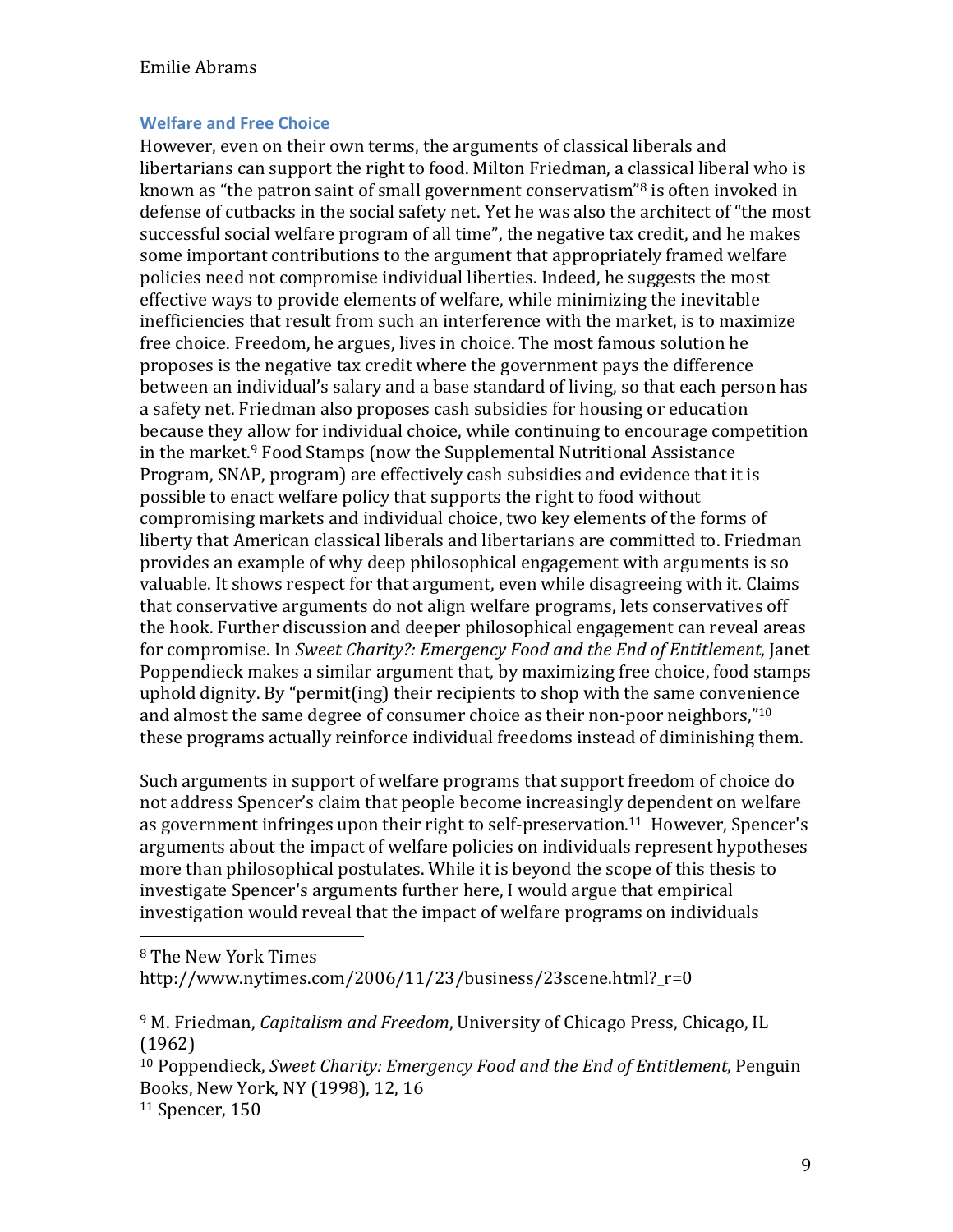depends in large part on how they are framed, funded and administered. If a program is framed so that someone loses all their benefits as soon as they are employed, which is often referred as the "welfare cliff"12 by conservative pundits, that program may not help many people out of poverty, and may increase their dependency on welfare. While this is a real problem, the solution should not be to cut welfare but to change the configuration of welfare programs to support increasing independence. Friedman's work suggests that appropriately framed welfare programs that maximize individual choice need not compromise individual liberties. Two modern liberal philosophers frame the need for welfare rights (including a right to food) in far more explicitly favorable terms. They argue that welfare rights and individual liberties can be mutually interdependent, rather than mutually exclusive.

#### Justice as Fairness: John Rawls in support of welfare rights

Michael Katz, an intellectual historian at the University of Pennsylvania, writes that Rawls' Theory of Justice is "a fresh, cogent legitimation of the welfare state."<sup>13</sup> because it posits that people would choose welfare policies of their own free will, without compromising their individual freedoms, as feared by libertarians and classical liberals. Rawls comes to this conclusion via a thought experiment which tests people's behavior in a hypothetical place he calls the "original position." Here, people are behind a so-called "veil of ignorance," meaning that they are unaware of their own place in society, their natural abilities, or any personal knowledge, which might bias their choice of laws. He then posits that people in the original position, who do not know where they fall in a class system, will want to choose policies that would be more favorable to the worst off, which he calls the "maximin" principle (the idea that government policies should result in maximum benefit for those with minimal status and assets). Rawls' argument shows that welfare rights are just as important to achieving a just society as guaranteeing civil and political liberties; and, furthermore, that in a hypothetical society with these individual liberties, people in the original position would attach great importance to welfare rights. In a work that is primarily a philosophical thought-experiment, Rawls does not explicitly endorse a right to food, but it is implicit in his arguments that in the original position, people would endorse principles that represent a "social minimum." In Amartya Sen's work, which explores the need for government policies that promote and protect individual capabilities, we find a much more explicit support for subsistence rights.

#### **Capabilities**

 $\overline{a}$ 

In Development as Freedom, Amartya Sen defines basic rights, building on philosopher Henry Shue's work. Shue famously refers to the right to food and the right to clothing, shelter and medical attention as "basic rights…because the

<sup>12</sup> Senate Republican Budget brief on the "welfare cliff"

http://www.budget.senate.gov/republican/public/index.cfm/files/serve/?File\_id=b 5c0680b-d78d-4e00-b4f7-00b5d2a8816a

<sup>13</sup> Michael Katz, The Undeserving Poor, 145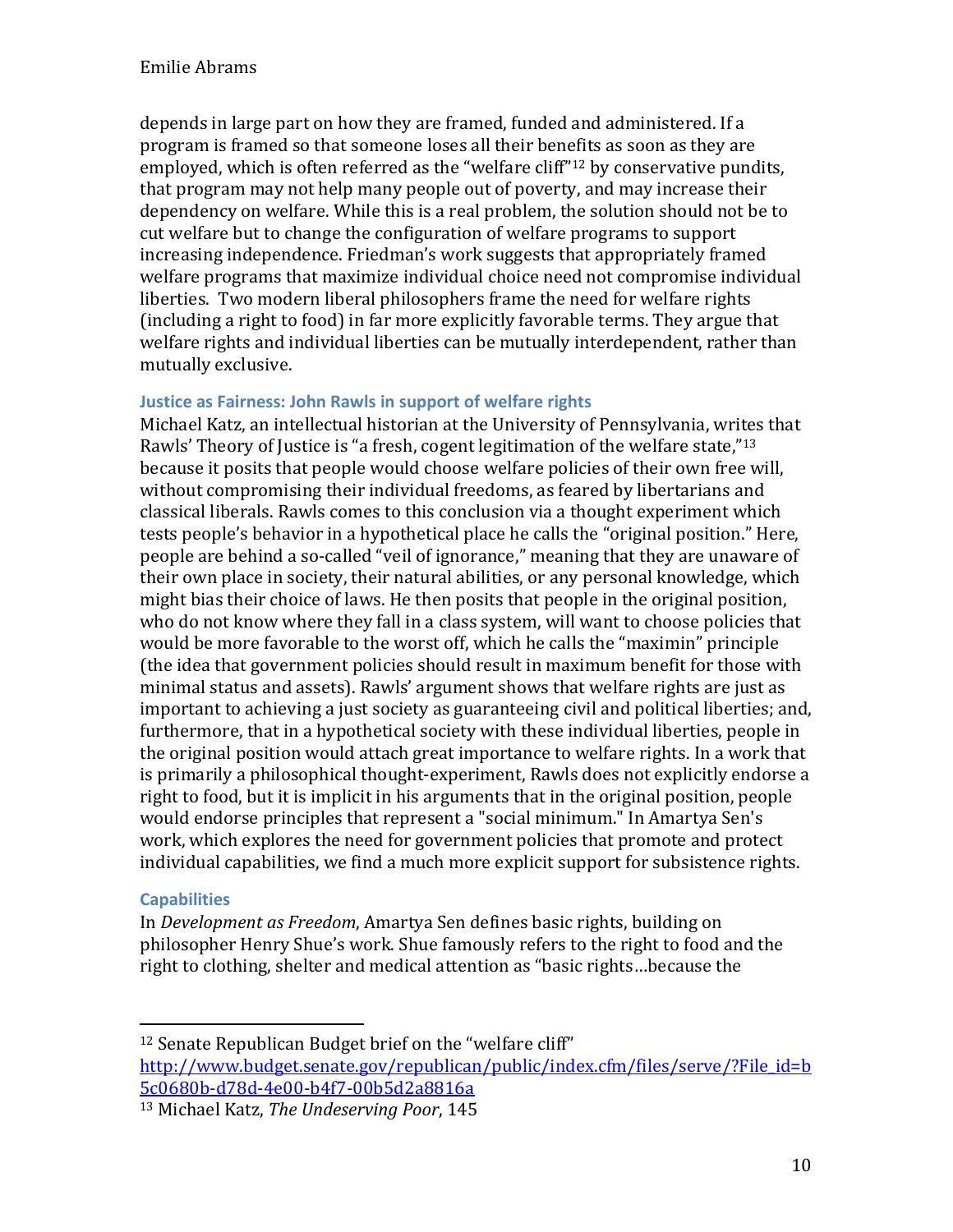enjoyment of them is essential to the enjoyment of all other rights".14 Sen's capabilities approach takes this premise further and shows us that by guaranteeing certain basic rights, such as the right to food, as a baseline circumstance for everyone, a government is not restricting freedom, but increasing an individual's substantive freedom to be able to enjoy all other freedoms. Sen explores these ideas from the perspective of people's day-to-day experienced lives. His capability theory concerns itself with substantive freedoms: the choices that they face or don't, which helps in identifying the instances in which people's rights are respected or not. His focus on people enjoying lives they "have reason to value"15 emphasizes the importance of individuals having the capacity to make real choices. Sen points to the fact that the same action can take on a very different meaning, depending on one's degree of free choice because "choosing itself can be seen as valuable functioning". "Fasting," he argues, "is not the same thing as being forced to starve." While both involve not eating, fasting is a choice, whereas being forced to starve is a result of a lack of other available options, causing one to act against one's will. The latter would be an example of "various types of unfreedoms that leave people with little choice and little opportunity of exercising their reasoned agency".16 Sen's capabilities argument is very useful to an argument for the need to recognize a Right to Food in the United States, where freedom has been prioritized over social and economic rights without the realization that the latter are necessary to enjoy the former.

Although the idea of a social contract between the government and the governed is foundational to American democracy, there are clearly very different interpretations of exactly what the role of government should be in the United States today. In the current American political system, the libertarians and classical liberals tend to fall into the Republican camp and modern liberals align with the Democratic Party, showing how the classical liberal division between individual freedom and welfare rights has translated into modern party politics. The sides distinguish themselves as follows. Libertarians and classical liberals see the government's role to protect as limited to personal rights to life, liberty and property. They call for more restricted sovereign responsibility and are, for these reasons, against the welfare state. Modern liberals see government as playing a more extensive role in protecting a wider range of citizens' rights, from civil and political to economic, cultural and social rights, such as the right to health and food. They believe in the importance of the welfare state in guaranteeing these rights. This thesis predicates that these divisions need not be so black and white on the issue of welfare. This section has shown not only that the right to food can work within classical liberal and libertarian frameworks, but also that strong philosophic arguments in support of the right to food, and other basic subsistence rights, are grounded in commitments to promoting and securing individual liberties.

<u>.</u>

<sup>14</sup> H. Shue, Basic Rights: Subsistence, Affluence, and U.S. Foreign Policy, Princeton University press, Princeton, NJ (1980), 19 <sup>15</sup> ibid., 18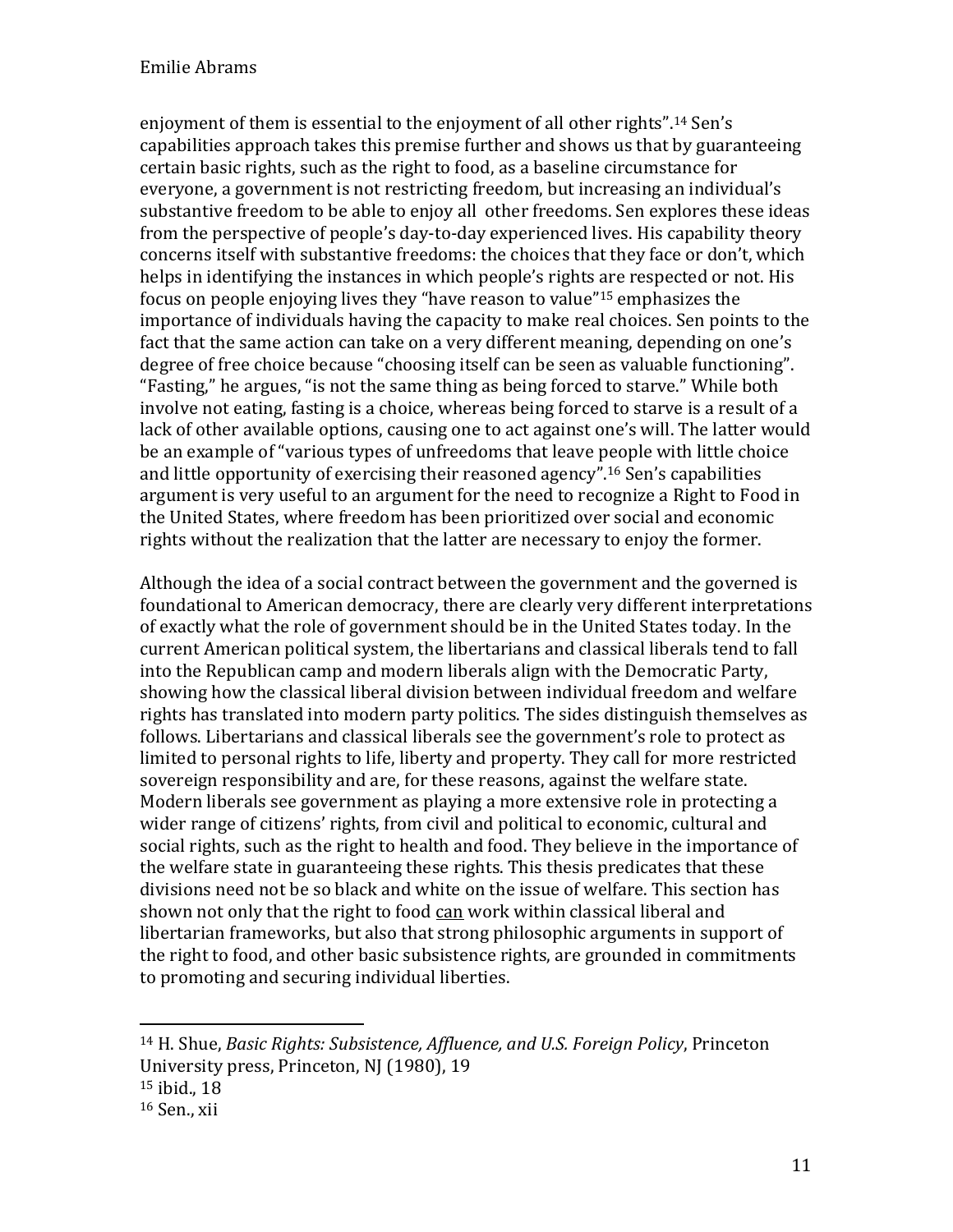<u>.</u>

The potential support for a right to food in typically opposing sides of the ideological spectrum helps to explain the conservative and liberal coalitions that have advanced domestic anti-hunger programs in some periods. The tensions between these camps, however, explains why there has been cutbacks in these programs in periods of conservative ascendancy, as well as a strong backlash against efforts to win domestic support for an international right to food. At various times politicians on both sides of the political spectrum have both aligned with and broken away from the commitments that a right to food would entail. However, if the common interest in guaranteeing basic individual liberties, such as the right to food, is more fully and consistently framed and recognized, there is reason for optimism in achieving the right to food. This next section looks at the incongruity of political activity towards food both domestically and internationally and at how ideological opposition has been a significant barrier in America's embrace of the right to food.

# Section Two: The historical influence of ideology on American food policy

Having established that there is justification for a right to food across opposing liberal philosophies, this section looks at how a failure to recognize this potential common ground has manifested itself historically in American food policy. This section first looks at how presumed philosophical opposition has translated into a refusal to accept international legislation on the right to food. Yet the implementation of some domestic nutritional programs <sup>17</sup> suggests that there are coherent ways of appealing to core American political values that can win acceptance of the right to food. This discrepancy in policy points to the need for a broader understanding of state involvement, which more debate and discussion would bring about.

#### Conflicting rights: Resistance towards international treaties

George Kent, author of Freedom from Want, explains that the US has repeatedly resisted international agreement on the right to food because of its "deep ideological resistance to economic rights".18 The previous section looked at conflicting views of how to best realize individual rights. The influence of the classical liberal notion of a forced conflict between welfare rights and individual liberties has resulted in a divided view of human rights into first and second order rights. The former, civil and political rights, require minimal government intervention and even discourage interference whereas the latter, economic and social rights, is seen as requiring

<sup>17</sup> While acknowledging that there was undoubtedly more than philosophical differences involved in American reluctance to affirm the right to food in international treaties, an exploration of what these additional factors may be is beyond the scope of this thesis.

<sup>&</sup>lt;sup>18</sup> G. Kent, Freedom from Want: The Human Right to Adequate Food, Georgetown University Press, Washington, DC (2005), 158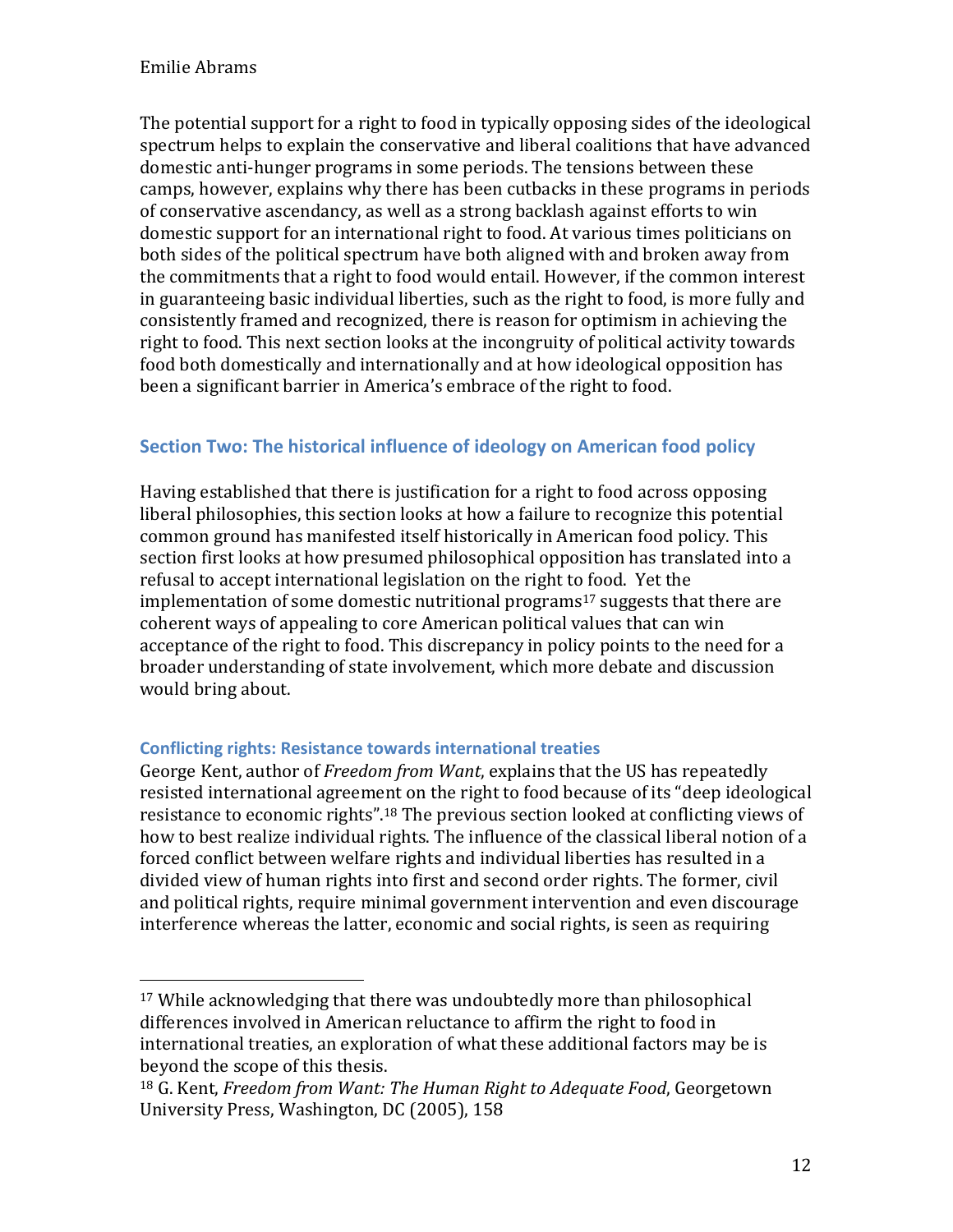costly government action in order to guarantee them. <sup>19</sup> There is evidence to support a claim that this aversion to social and economic rights may explain American dislike of welfare. A 2012 study by Pew, as part of its Global Attitudes Project, noted that "58% Americans believe it is more important for everyone to be free to pursue their life's goals without interference from the state, while just 35% say it is more important for the state to play an active role in society so as to guarantee that nobody is in need." Across Britain, France, Germany and Spain, these percentages are reversed.20 However, I would argue that Americans are not necessarily against welfare rights unless presented to them as opposed to individual liberties, as in this question. This idea that these rights are inevitably opposed to each other is precisely the premise that Rawls and Sen take on. These modern liberal philosophers clearly support a UN definition of human rights as "fundamental entitlements of persons, constituting means to the end of minimal human dignity or social justice",<sup>21</sup> which are "universal, indivisible and interdependent and interrelated".<sup>22</sup>

The division between "old" eighteenth-century civil and political rights and the "new" nineteenth-century social, economic and cultural rights, as well as the United States' discomfort with the latter, was evident in the drafting of the Universal Declaration of Human Rights. In formulating Article 25 on basic rights, there was much debate over the phrase "social security". The USSR wanted "the most state involvement" and therefore favored the phrase "social insurance", which was anathema to the US and other delegations because it implied that such insurance would be guaranteed and paid for by the state. Therefore, in order to avoid the more objectionable "social insurance"…in the end even the most reluctant North Atlantic delegations…(including) the US came to accept the concept of social security".<sup>23</sup> Representing the US was Eleanor Roosevelt, who had been appointed a United Nations delegate by President Truman the year before. Mrs. Roosevelt and her husband were very supportive of social and economic rights as an equally important kind of freedom. Roosevelt had "framed the postwar goal as "freedom from want" everywhere in the world";<sup>24</sup> yet the controversial nature of these New Deal commitments in the United States is indicated by the fact that Eleanor Roosevelt had to "persuade… the State Department to accept the inclusion of economic rights"25 in

 $\overline{\phantom{a}}$ 

<sup>19</sup> ibid., 44

<sup>20</sup> "The American-Western European Values Gap", Pew Research Global Attitudes Porject, Updated Fenraury 29, 2012, http://www.pewglobal.org/2011/11/17/theamerican-western-european-values-gap/

<sup>21</sup> Kent, 91

<sup>22</sup> ibid., 44

<sup>23</sup> Morsink, 200

<sup>&</sup>lt;sup>24</sup> R. N. Gardner, "Eleanor Roosevelt's Legacy: Human Rights", *The New York Times*, Dec 10, 1988, accessed online at

http://www.nytimes.com/1988/12/10/opinion/eleanor-roosevelt-s-legacyhuman-rights.html

 $25$  ibid.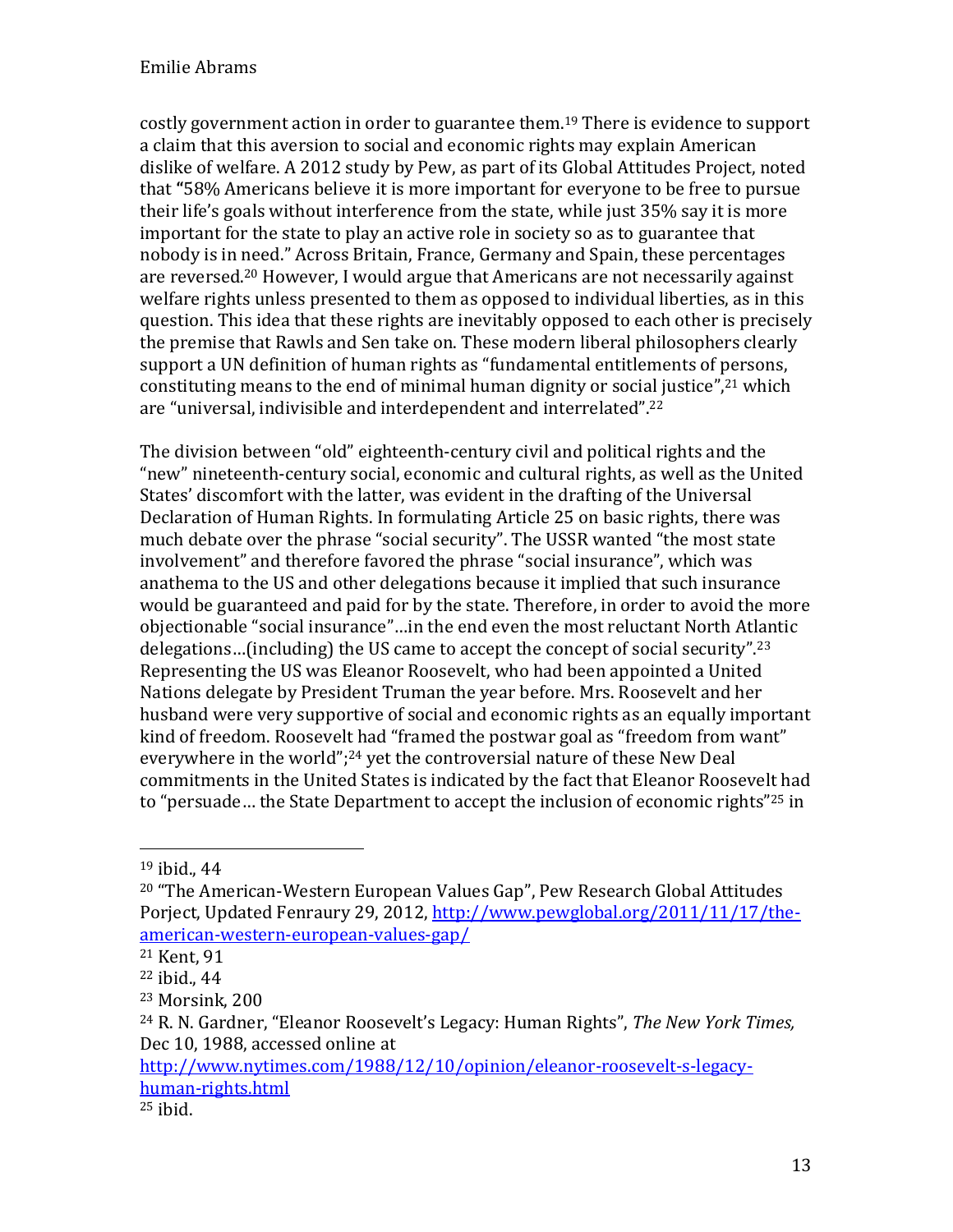the UDHR, and then the State Department failed to convince Congress to endorse these rights.

The narrow constructions of state involvement in welfare policies that view any commitment to welfare rights as detrimental to individual liberties are still very much alive and have certainly contributed to resistance to resolutions supporting the right to food in recent years. Indeed, the US remains one of five countries to have not accepted the right to food.26 At the 2001 meeting of the Commission on Human Rights, the US representative was the only one to vote against a resolution on the right to food, claiming that "governments should not interfere with the effective opportunity or ability of their citizens to obtain safe and nutritious food" and subsequently, expressed refusal to accept that "individuals had the right to be provided food directly by their Governments". Repeated resistance to recognize the right to food was explained by the American delegate as a belief in the right to food as a goal "to be realized progressively" and not an "international obligation" or "domestic legal entitlement."27 In an article on the US relationship to the right to food, Molly Anderson associates American resistance to the right to food with the state's broader concerns for its sovereignty which risks infringement if America is bound to international norms. Anderson attributes American preoccupation with sovereignty to a "culture of self-reliance" and exceptionalism.<sup>28</sup>

The latest manifestation of the ongoing debate as to the American opinion on the right to food is the Obama administration taking a step to recognizing the right to food in an international forum. In her extensive survey of the political debates with regard to establishing a right to food in the US, Molly Anderson notes that in 2011 the US came the closest it has ever come to recognizing the right to food in accordance with international norms. In an explanation of its position (EOP), the US "finally took steps toward joining the consensus of all other nations on the right to food".29 Although the right to food itself was not actually endorsed in the EOP, this shift points to ongoing possibilities for political dialogue that may yet succeed in establishing a right to food as an objective entitlement, as opposed to relying on patchwork programs, whose funding is all too often subject to countervailing political winds to guarantee this most basic of human needs.

#### Interdependent rights and compromise: Federal anti-hunger programs

Although relative to international opinion the US remains predominantly antiwelfare, the American government found the support to implemented extensive domestic policies to address problems related to food insecurity. The existing

 $\overline{a}$ 

<sup>26</sup> M. Anderson, "Beyond food security to realizing food rights in the US", Journal of Rural Studies, 29 (2013) 113-122, 113

<sup>27</sup> Kent, 158

<sup>28</sup> Anderson, 117

<sup>29</sup> Anderson, 116. I was delighted to come across Anderson's thought-provoking, and extremely relevant article as I was finishing this thesis, and only wished I found it sooner in order to be able to more fully engage her work.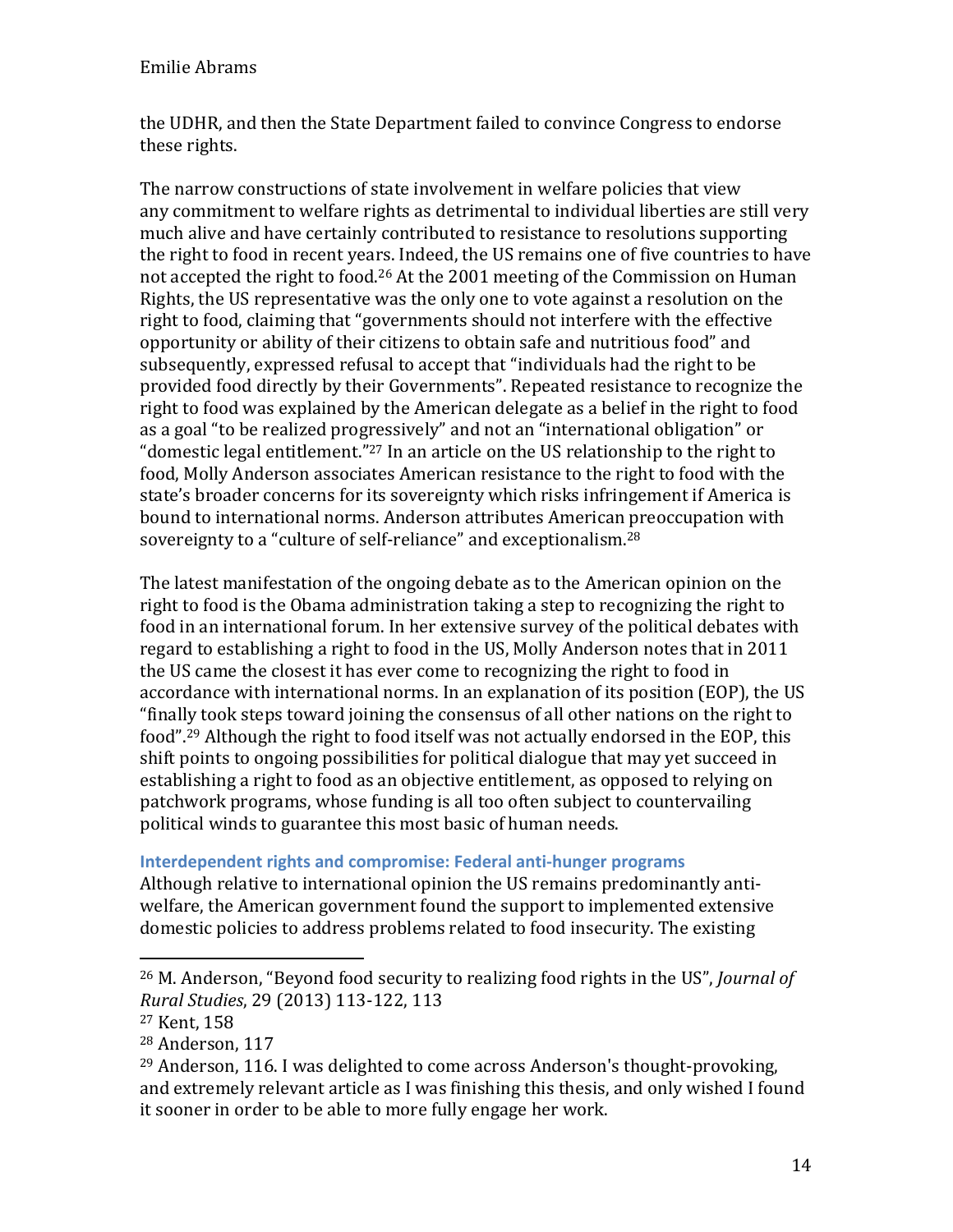federal nutrition safety net represents hard-won victories in the midst of ongoing political debate regarding the government's role in protecting its people from hunger. While the New Deal made significant efforts to establish welfare rights in American politics, and many people were won over, there was still a very strong counter-reaction under Eisenhower. The Food Stamp Program, which was created under FDR in 1938, was brought to an end five years later, and Eisenhower continued to refuse to reestablish it, even in 1959 when Congress authorized it.<sup>30</sup>

The history of these back-and-forth efforts to re-establish and expand New Deal policy also shows a willingness to think beyond a narrow conception of state involvement in welfare, at least when it comes to hunger, and a precedent for cooperation across political divides. Indeed, Senator George McGovern said "Hunger exerts a special claim on the American consciousness". In her book, Free For All: Fixing School Food in America, Janet Poppendieck, speaks to the ability of antihunger policies to garner support even from those who usually oppose state-led government programs: "Because food assistance is "in kind", it evokes less anxiety that it will be misspent and less concern that it will deter work effort than do programs of income assistance".31 These concerns she is addressing, of contemporary political conservatives, are the same as those of classical liberal and libertarian philosophers examined in the first section of this thesis.

The National School Lunch Program was born from an agreement between political conservatives and liberals. President Truman, and the conservative Southern Democratic-Senator Richard Russell created the Program in 1946.32 It was during Nixon's presidency that a liberal Democrat George McGovern and a Republican Robert Dole took the lead in framing and passing legislation that established the key foundations of the modern federal nutrition safety net: establishing key federal guidelines for the administration of the Food Stamp program (known as SNAP since the 2008 Farm Bill) and making food stamps free; making it possible for low income children to receive free or reduced price school meals; and somewhat later establishing ) was passed by a Congress dominated by Democrats in removing the requirements for people to have to pay for in the late and eventually, the Special Supplemental Nutrition Program for Women Infants and Children (WIC). All these programs had significant impact in reducing hunger.33 These examples show the potential for compromise on issues that appear ideologically contentious.

The fact that nutrition programs, such as SNAP, remain an entitlement program despite persistent efforts to defer deployment of these programs to the states<sup>34</sup> represents a significant commitment with regard to establishing a right to food by

<u>.</u>

<sup>30</sup> Berg, 65

<sup>&</sup>lt;sup>31</sup> J. Poppendieck, *Free For All: Fixing School Food in America*, University of California Press, Berkeley, CA (2010), 63

<sup>32</sup> Berg, 64

<sup>33</sup> ibid., 73

<sup>34</sup> Berg, 78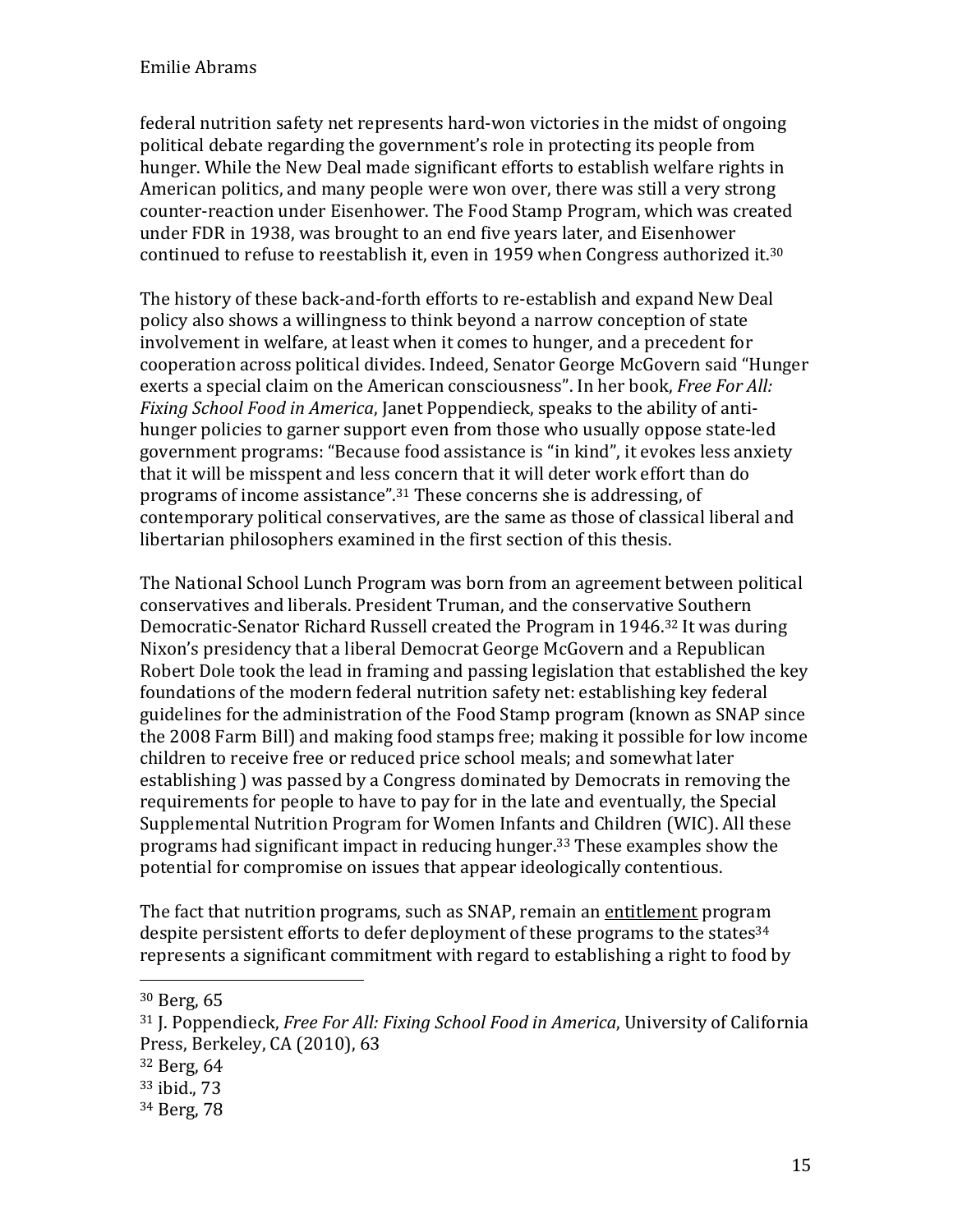another name. It should be recognized that despite the US' international record in affirming the right to food, the existence of entitlement programs is one use of rights language, although Anderson argues that a commitment to "food security" programs is not the same as a commitment to "a right to food". Founding public nutrition policies on government recognition of a right to food would provide these policies with a stronger foundation in law. This would serve as a basis for securing more funding and ensuring a clearer focus on guaranteeing food security to all Americans. Programs such as SNAP and WIC make food more affordable for people and ensure some benefits dedicated solely to purchasing food. Yet currently SNAP benefits people are seldom enough to get people through a month.35 Soup kitchens and food pantries report a huge surge in requests for help when people's benefits run out at the end of the month. The program is supposed to be a supplement to other income, but since it is based on a calculation that people can afford to spend a third of their income on food (when in fact rents, utilities and medical costs have sky-rocketed, since the days when that estimate bore some relation to reality. In many cases SNAP is all that people have to spend on food. Insufficient funding for the operation of SNAP was exacerbated by the November 2013 Farm Bill, which will cut \$40 billion over the next 10 years.<sup>36</sup>

Despite the recurrent opposition to affirming economic and social rights, most scholars estimate that there has been significant progress in reducing hunger domestically since these federal benefit programs were established, even if rates of food insecurity have actually gotten worse again since the recession.<sup>37</sup> Scholars may debate to what extent the decline in acute hunger and the diseases associated with lack of adequate nutrition are the result of federal nutrition programs; and to what extent they are the result of the explosion of the availability of cheap, highly processed food since the 1980's, which has itself, as many scholars and researchers have noted, played a key role in creating a "toxic food environment," where the multiple disease states associated with obesity have become a more and more significant problem both for individuals and our health care system. Yet, the federal food security programs remain focused on providing access to food, as opposed to guaranteeing an adequate quality of nutrition. National political awareness of the obesity epidemic has increased; numerous policies around the country directed at the obesity epidemic in the past decade have shown varying degrees of success. Obesity rates amongst infants have started to level off and decline, although it increases with age, and the rate is stagnant or rising amongst adults.<sup>38</sup> There remains, however, a serious need for comprehensive federal efforts to ensure adequate nutrition both in terms of quantity and quality, which embracing the right

<u>.</u>

<sup>37</sup> "Food Insecurity Rates Rise Steeply with Recession"

<sup>35</sup> ibid., 94

<sup>36</sup> http://www.nytimes.com/2013/09/20/us/politics/house-passes-bill-cutting-40 billion-from-food-stamps.html? $r=0$ 

http://www.childrenshealthwatch.org/upload/resource/Rise\_FI\_Brief.pdf <sup>38</sup> "Is Childhood obesity really on it's way down?". Children's Health Watch, http://www.childrenshealthwatch.org/news/takepart\_feb2014/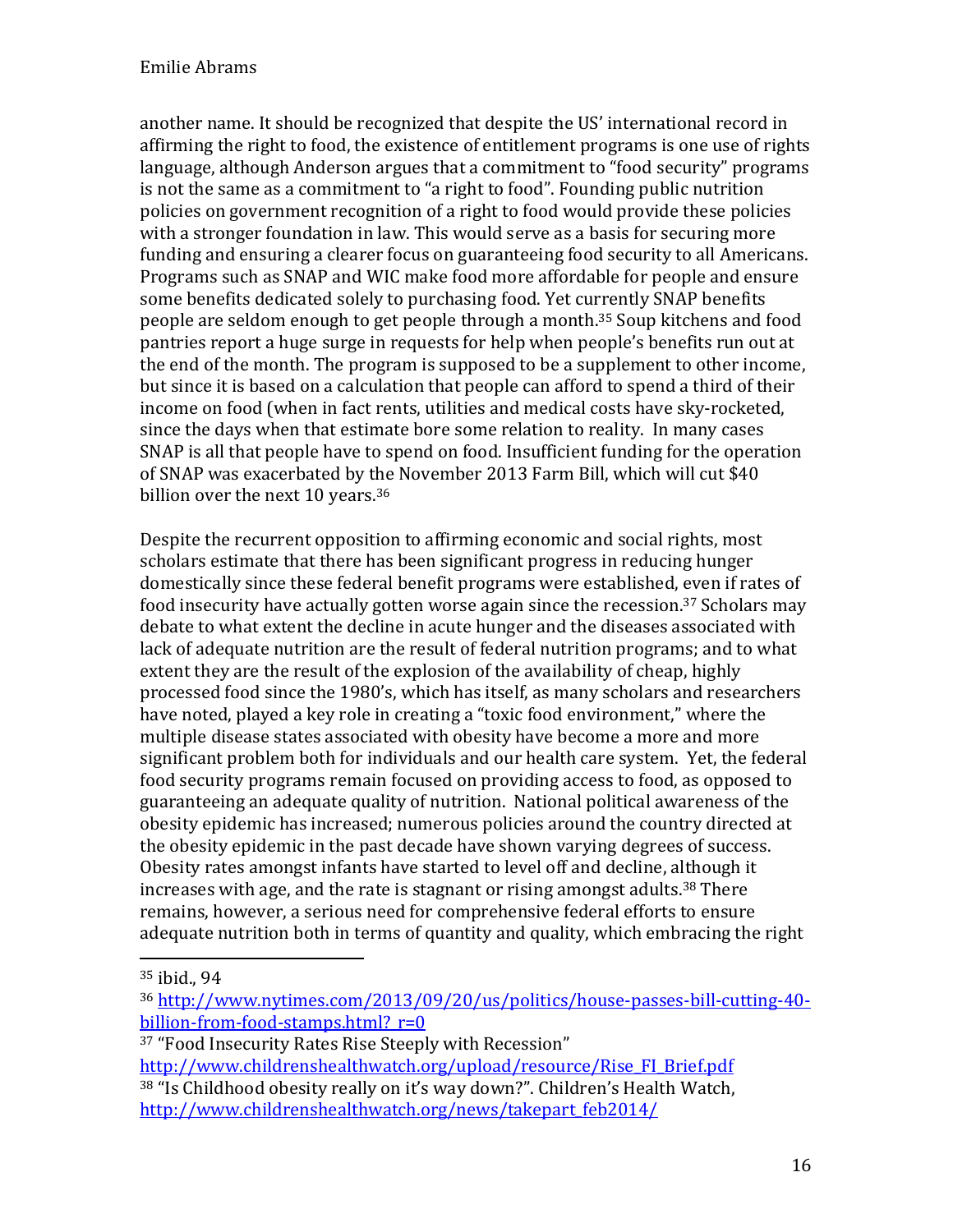to food would promote. Clearly endorsing a right to healthy and nutritious food does not in and of itself address the rising rates of obesity among those who are wealthy enough that access to food is not a problem; nonetheless, if implemented in a serious and focused way, it would clearly make a great difference for those for whom access to generally more expensive healthy, nutrition food is a big issue. The final section makes a case for the importance of the right to food in shaping discussion and, by corollary, policy on food.

# Section 3: Why the US should adopt the Right to Food

Any modern American supermarket is a striking display of variety, brands and abundance as evidenced by shelves heavily laden with endless varieties of food. While the number of overweight shoppers may vary in number depending on the state, they are nevertheless omnipresent, not always in person, but in spirit: the target of widespread marketing of both obesogenic (obesity producing) and diet foods. The widespread evidence of and concern with obesity and related health problems like type II diabetes might understandably lead one to think that, far from the old forms of malnutrition, most of the problems society faces in its postindustrial state have to do with over-abundance. Talking about a right to food in the current American context of concern with obesity related disease seems oldfashioned and out of touch: an issue only for those areas of the world where scarcity is more prevalent and more visible. Jean Ziegler, Special Rapporteur on the Right to Food to the United Nations from 2000 to 2008, highlights the aspect of the right to food that many people do not realize: "(the right to food) is concerned not only with the hunger of the poor but also with the ways in which middle and upper-class diets may lead to obesity, heart disease, cancer and other food-related ailments".39 This section will first look at why the right to food is relevant in America's current food environment. Then, using the popularity of Michael Pollan's work, it will make the case for the importance of the right to food in shaping discussion and policy in this context of food abundance.

### The right to food in an age of abundance

The current state of food in America is one of unprecedented overabundance. But as we shall argue, abundance does not mean universal access to adequate nutrition. There are both people who do not have enough food in the US and people who have enough in quantity but it is not of an adequate nutritional quality. And in many cases both of these shortages occur in the same neighborhoods and even households. Joel Berg, author of How Hungry is America argues: "hunger in America has never been caused by a lack of food….then, as now, the main reason people went hungry is that they didn't have the money or government support necessary to access the abundance all around them".<sup>40</sup> This section will defend the idea that the way to

1

<sup>39</sup> Kent, Introduction

<sup>40</sup> Berg, 54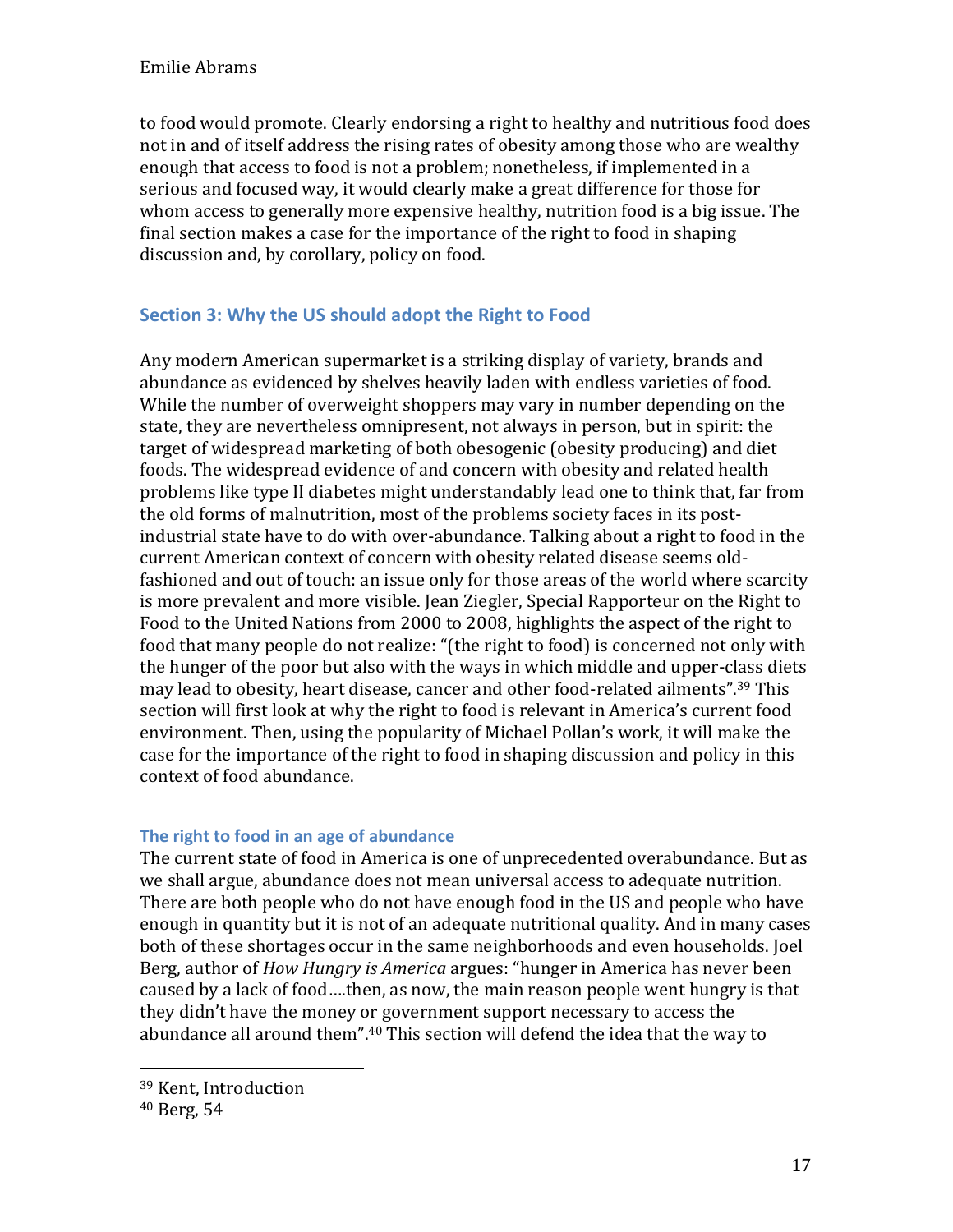<u>.</u>

remedy the causes of hunger (and one of the causes of obesity for those who cannot afford healthy food), in an era of food abundance is to establish a right to food.

Before pursuing this argument, it is first worth noting that as I have discovered in writing this paper, obesity data is a tangled mess. Trends in obesity data differ by sex, race and ethnicity in ways that make it difficult to identify and prove clear causal factors as to the source of the obesity epidemic or ways of preventing this critical health problem. Most researchers seem to agree that this is a multi-causal problem; and that it will take many different types of initiatives to adequately address it, many of which are again beyond the scope of this thesis.<sup>41</sup>

Nonetheless, it is clear that the right to food guarantees a universal standard of nutrition for all, referring to both adequate nutritional quantity and quality. The current state of the food system, where the amount and the quality of the food to which one has access is highly contingent on numerous factors, including race, socioeconomic background and geography, is a far cry from this universal standard. Looking at the nature of some of these contingencies, a general "toxic food environment"42 is identified. This national phenomenon has developed significantly over the last several decades and is characterized by an explosion of food options, where many higher quality options are cost-prohibitive and unhealthy foods cheap and abundant, appealing, and heavily advertised. Everyone in America is exposed to this environment; but its heaviest impact falls on those who cannot afford healthy food and those who do not have the time, the kitchen, or the knowledge to cook their own food.

Lower socioeconomic status is associated with more obesogenic (obesity producing) environments.43 Lower-income areas are often "food deserts": poor neighborhoods lacking fresh produce.<sup>44</sup> Add to this, the work-life environment. If people are struggling to make ends meet, they may be juggling several jobs resulting in stressful, time-restricted, as well as cost-restricted lives. In this scenario, cost is clearly even more of a restricting factor, and quantity or physical access may be as well, as people live in food deserts. In Weighing In, Julie Guthman. She argues that it is unclear what kind of correlation there is between low income populations living in food deserts; it might well be that poor people choose to live in food deserts

<sup>41</sup> SK. Kumanyika, "Environmental influences on childhood obesity: Ethnic and cultural influences in context", Physiology & Behavior 94(1): 61-70, April 22 2008. 42

<sup>&</sup>quot;Toxic Food Environment", Obesity prevention Source, Harvard School of Public Health, http://www.hsph.harvard.edu/obesity-prevention-source/obesitycauses/food-environment-and-obesity/

<sup>43</sup> J. Guthman, Weighing In: Obesity, Food Justice and the Limits of Capitalism, University of California Press, Berkeley, CA (2011), 68

<sup>&</sup>lt;sup>44</sup> "Studies Question the Pairing of Food Deserts and Obesity", The New York Times, April 17, 2012, http://www.nytimes.com/2012/04/18/health/research/pairing-offood-deserts-and-obesity-challenged-in-studies.html?\_r=1&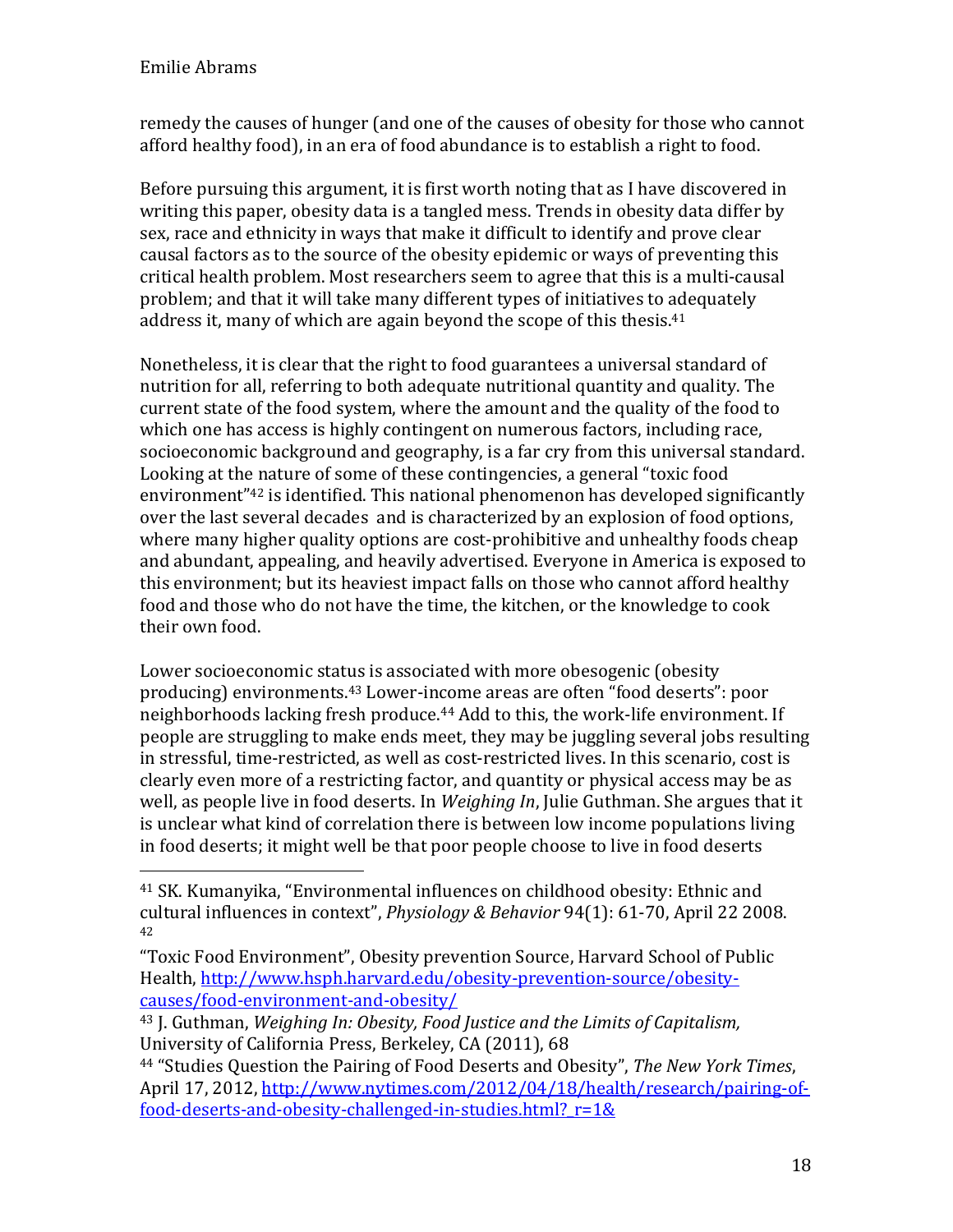because they are cheaper. 45 Whichever way the causal arrows run, however, these factors result in capability deprivation: a gap that calls for the guarantee of a right to food.

Restriction of choice in food by cost is predominantly a problem for low-income Americans and has effectively made quantity and nutritional quality of food mutually exclusive for many Americans. It is in populations faced with this choice that obesity and hunger can "coexist".46 If they pick quantity, chances are they are going to be eating foods of poorer nutritional quality because those are cheaper, and the most filling. A higher nutritional quality is often more expensive, and therefore not always feasible choice for trying to feed a family. Most devastating is that families are frequently not able to purchase food at all but are forced to accept whatever food pantries or soup kitchens give them. Although there has been some improvement in what these programs give out in terms of fresh food, donations are often processed surplus commodities given to them by the food industry.47 These are likely to be starchy and highly calorific and therefore cause weight gain without even providing proper nutrition. As per Sen's theory, people in these situations are capability deprived; they are forced to forgo one of two necessary criteria for adequate nutrition, which ultimately compromises their health.<sup>48</sup> These outcomes point to the need for government to embrace the right to food and extend programs such as SNAP and other cost-subsidies until both an adequate quantity and nutritional variety of food is affordable to all.

In the context of the obesity epidemic, the right to food, as a positive right that maximizes choice, is especially important, as opposed to policies solely targeted at reducing the obesity rate. There are two important reasons why this is the case. First, it is difficult to draw any clear conclusions from politics and strategies targeted only at obesity rates because of the multi-factoral nature of this epidemic. Even when there is an improvement in obesity rates in a particular population or geographic area, it is often impossible to prove that this outcome is the result of particular policies or strategies; it makes sense, therefore, to focus on the development of policies that serve what we know are other important "goods," (maximizing health nutritional choice and physical activity), rather than focusing only on weight loss as the desired outcome of a proposed strategy . Even more significantly, strategies designed by elites to lower the obesity rate among low income people all too often seek to limit individual choice, as opposed to enhancing individual capacities. The effort to ban SNAP purchases of soda is an example of such a policy.

<u>.</u>

<sup>48</sup> Center for Disease Control, Health Effects of Childhood Obesity http://www.cdc.gov/healthyyouth/obesity/facts.htm

<sup>45</sup> Guthman, 68

<sup>46</sup> Berg, 117

<sup>47</sup> A Place at the Table, 2012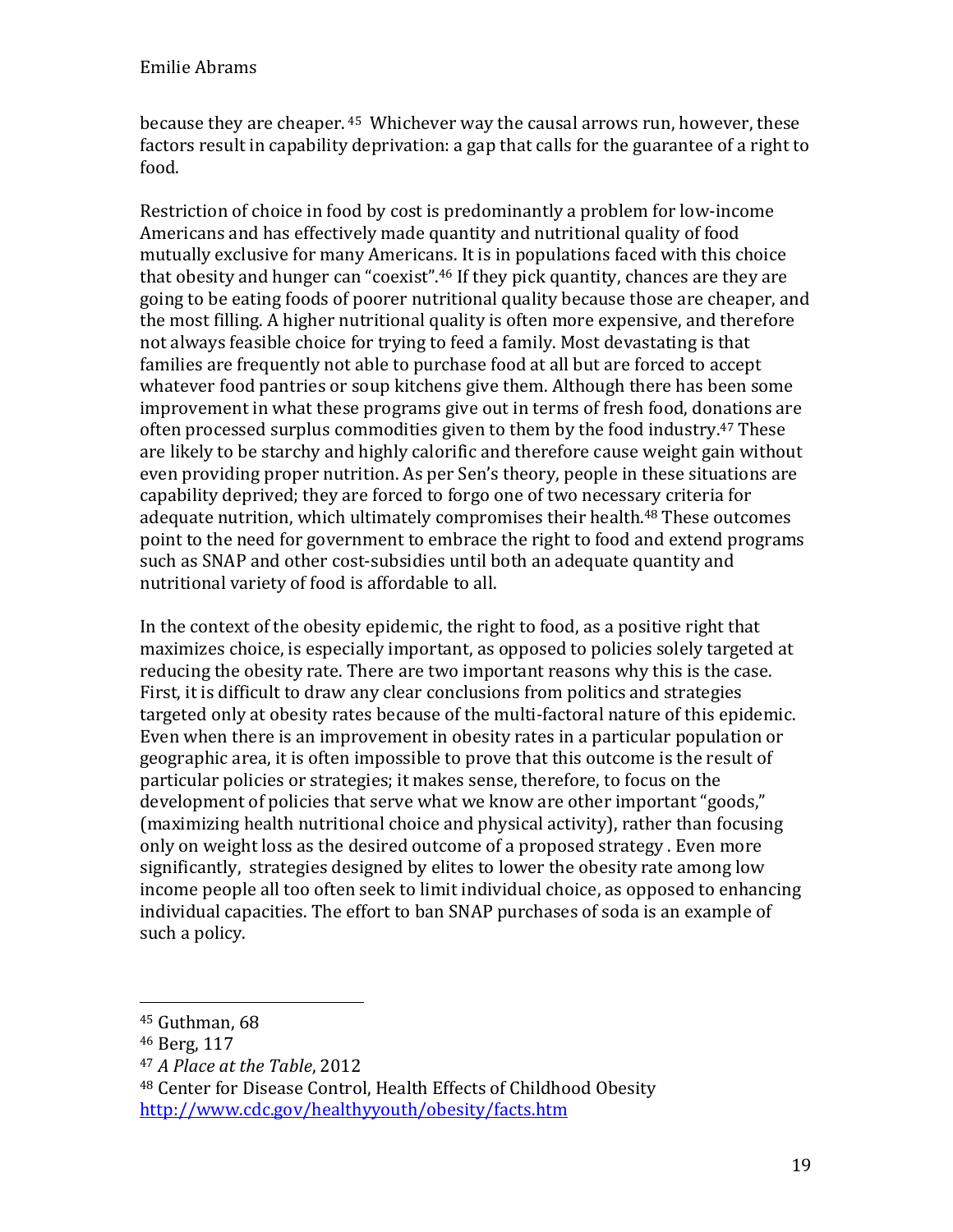$\overline{a}$ 

#### A new challenge: Obesity and the SNAP ban on soda

This highly controversial ban proposed by Mayor Bloomberg of New York City would have banned SNAP users from buying soda with their food stamps. This proposal received fervent disapproval from anti-hunger advocates who are concerned with this policy "demeaning" recipients and restricting their "freedom of choice".49 A supporter of the ban, Marion Nestle, a nutritionist and author of the widely read Food Politics blog, counters the claim that individual liberties are assaulted, reminding us "the proposed SNAP ban does not stop SNAP recipients from buying sodas. They just won't be able to use SNAP benefits for them". She outlines the following reasons for her support of the ban: "There is increasingly strong evidence that sugary drinks predispose to obesity".

However, the focus on consumption of unhealthy food products is misguided. Banning soda doesn't make vegetables any more affordable. Joel Berg is clear in his criticism of the ban. Rather than trying to minimize people's freedoms in this way, "Congress and the President should also increase the purchasing power of SNAP, thereby giving low-income people what we all want: the ability to make their own smart choices and to improve their own lives."50 Increasing SNAP's purchasing power would help ensure that even the poorest Americans have access to a nutritionally adequate diet. Therefore, this thesis very much supports Berg's position, as it supports our argument for the embrace of the Right to Food in US policy and public opinion.

The nature of reactions surrounding Bloomberg's proposed SNAP ban on soda evidences how ideological questions of individual choice and liberty remain central in determining support for policies; it also provides evidence for how inflected the discussion of food politics is with class. The next part of this section will explore why the right to food can play an important role in grounding discussions of food policy in universal principles and interests, as opposed to the "niche" concerns of more elite eaters and food writers.

#### Protecting food from class: dominant voices in public discourse

We have previously examined Rawls' proposal that efforts to construct truly democratic public policy need to assume an "original position" of ignorance of one's own status and, thus, deep attention to the needs and concerns of those who are least privileged in any society. Rawls' arguments seem especially applicable in certain policy areas, such as nutrition, where there are standards for adequate nutrition that can and should be applied to all, taking into account variations in age

<sup>49</sup> "US Rejects Mayor's Plan to Ban Use of Food Stamps to Buys Soda", The New York Times, August 19, 2011, http://www.nytimes.com/2011/08/20/nyregion/ban-onusing-food-stamps-to-buy-soda-rejected-by-usda.html

<sup>50</sup> "Buying Soda With SNAP: To Ban or Not to Ban?", Takepart.com, http://www.takepart.com/article/2013/06/25/soda-snap-ban-or-not-ban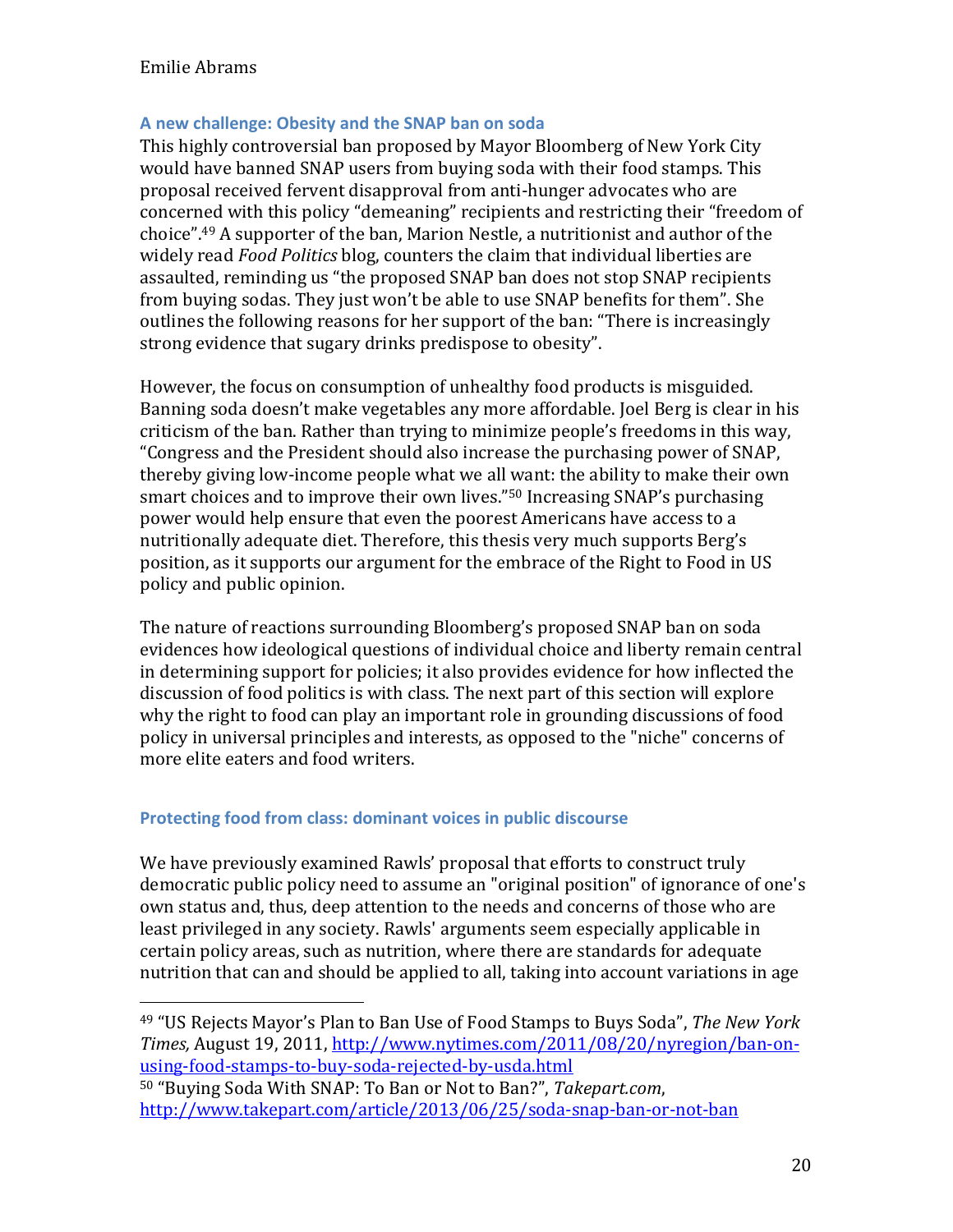and sex. In such policy areas, it is appropriate, this thesis argues, to have human rights be "constructive in the genesis of values and priorities"51, guide governance and hold governments accountable. Unfortunately, however, we have seen little effort to ground much of the contemporary discussions of the "hot topics" of food and nutrition in any serious attention to a right to food.

When representing a spectrum of opinions and interests, public discourse is an important feature of democratic society; it can have an impact on the fairness of solutions and on the broader society. The potential for certain voices to be heard over others is inherent, however, especially in a society with great inequalities in the distribution of power and resources, which can result in the creation of policy in favor of the dominant voices. The current discourse on food certainly reflects class divisions within American society. Issues with the declining artisanal quality and increasing industrialization of our food tend to be largely seen as upper class concerns, whereas issues of nutritional access and food insecurity are those of the lower classes. Even if these divisions are over-generalized, their framing as such continues to deepen the divide between these issues and prevents the development of solutions that would address both concerns for nutritional quality, and establish broader appeals to the pleasures of eating (and potentially cooking and even growing) healthy food among all classes of Americans.

Michael Pollan emerged as one of the most prominent voices on the state of America's food system over the last two decades, particularly after the publication of his highly successful book, The Omnivore's Dilemma, in 2006. Pollan's overarching concern with America's food system is the declining quality of food options, which seemed especially evident at the time when he started writing. He attributed the degraded quality of food to the industrialization of the production and processing of food. His elucidation of widespread use of processed ingredients such as high fructose corn syrup, and the environmental and animal welfare issues associated with industrial farming, literally shocked the nation and has changed the way many Americans think about food today.

However there is contradiction in Pollan's work, between Pollan, the "eater"52, whose primary concern is with the artisanal quality of food he puts in his mouth; and Pollan, the activist, who is concerned with nutritional quality and the impact of an industrialized food system on the broader society.

Pollan the eater is rather elitist. His focus is on artisanal, over nutritional, quality. He expresses preference for traditional foodways with the presumption that "traditional" is synonymous with organic, local and European. He relies on sparsely defined notions of healthy and pleasure, that again seem to presume an upper class audience with the time and personal security to enjoy the folkways of small farmers,

 $\overline{a}$ 

<sup>51</sup> Sen, 246

<sup>52</sup> M. Pollan, "Vote for the Dinner Party", http://michaelpollan.com/articlesarchive/vote-for-the-dinner-party/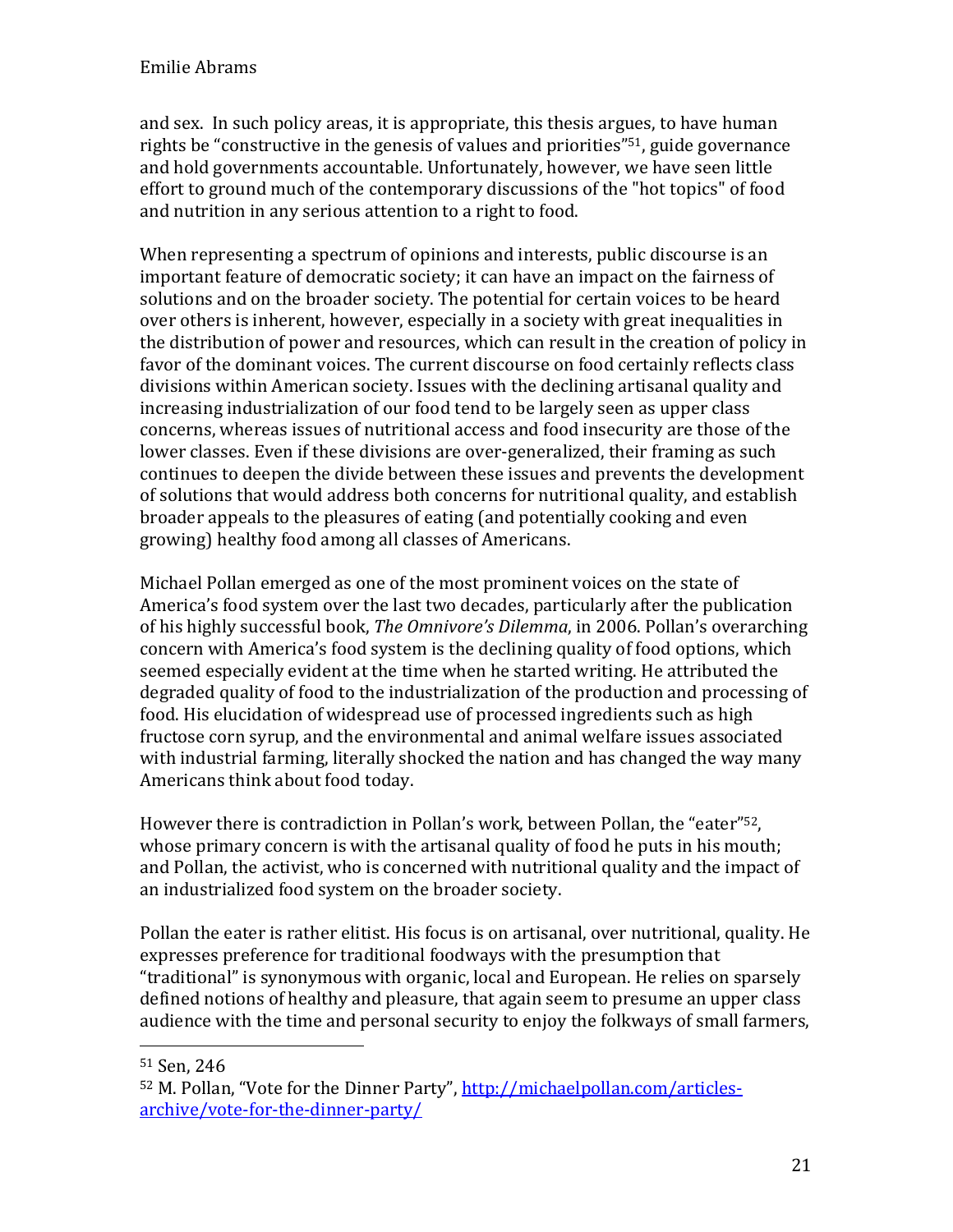$\overline{a}$ 

fishermen and hunters, as opposed to warm memories of Happy Meals at McDonald's and treats at Dunkin Donuts. In contrast, he scoffs at the "American diet"53 , as if there was one diet. With the assumption that this is fast food, processed etc… basically a diet that is unfortunately likely to be that of a lower income family. This is why it is particularly odd that he is expressing this disdain for a diet that is unlikely to be that of his main audience. His work particularly resonates with the upper middle classes. This is not solely a result of the channels of communication he favored (The New York Times and fifteen-dollar hardback books), but also because of the content of his writing. Pollan is preaching to the converted, which only reinforces rich/ poor food cultures and does not address issues of lower classes tending to eat more fast and processed food which can contribute to higher levels of diet-related diseases. Pollan's audience is already likely to be eating fewer processed foods because they can afford the alternatives, which are usually more expensive, because they are made at smaller scale. They eat in trendy restaurants; they have the time to cultivate cooking as a hobby and source of pleasure.

Many of his accounts suggest ignorance of the tremendous inequalities entrenched in food access, income and life style issues. He waxes poetic about people cooking their own meals and plant gardens. Both of these activities necessitate a lifestyle with plenty of time and space. The fact that these recommendations are "a little elitist" has not gone completely unnoticed in the press. Charles Matthews wrote the following critique of "In Defense of Food" in the San Francisco Chronicle.

"It's not that hard if, like Pollan, you live in Berkeley, where Alice Waters is guide and guru, to shop carefully at farmers' markets and specialty stores, to spend more to get better stuff, to cook your meals, and to eat them slowly and at a table with good company. But God help you if you're a single parent working long hours and living in a poorer neighborhood where there aren't even any supermarkets. A bag of Whoppers or a bucket of KFC is probably your inevitable choice."<sup>54</sup>

Pollan himself has noted that "the most popular question by far" posed in a readers' poll in the New York Times was: "our family is on a budget and can't afford to eat all organic", to which he answered that it is important to buy organic "strategically"<sup>55</sup> and then describes how one could go about doing this.

<sup>53</sup> "Big Food: Michael Pollan thinks Walls Street has way too much influence over what we eat", Vox.com, Ezra Klein http://www.vox.com/2014/4/23/5627992/bigfood-michael-pollan-thinks-wall-street-has-way-too-much-influence

<sup>54</sup> C. Matthews, "Just Eat What Your Great-Grandma Ate, SFGate, December 30, 2007, http://www.sfgate.com/books/article/Just-eat-what-your-great-grandma-ate-3298891.php#page-2

<sup>55</sup> M. Pollan, "Michael Pollan Answers Readers' Questions", The New York Times Magazine, http://michaelpollan.com/articles-archive/michael-pollan-answersreaders-questions/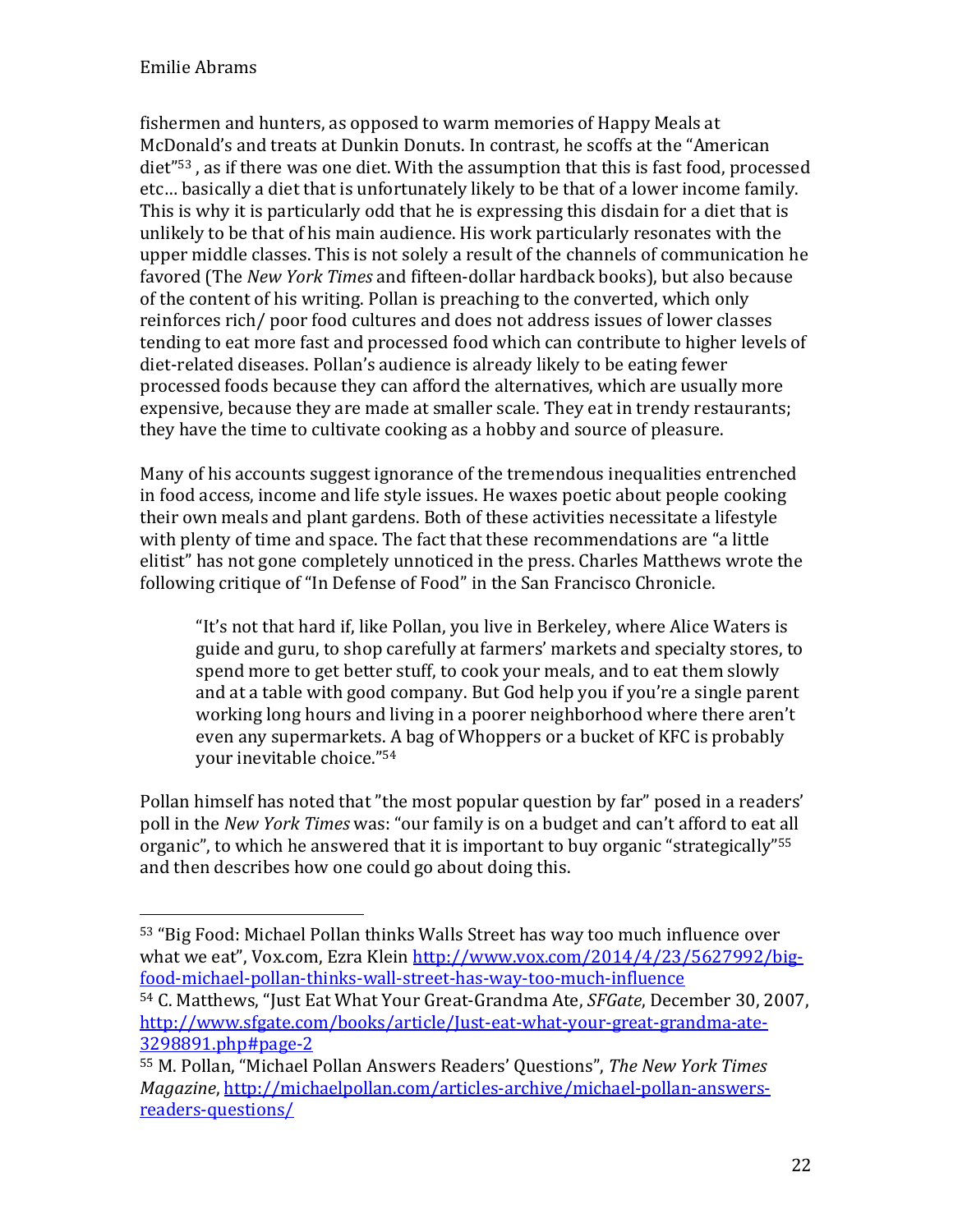This is the other side of Pollan. He expresses rage at the continued influence of corporate interests56 in perpetuating government subsidies for commodity crops like corn and soy, that result in markets being flooded by "edible, food-like substances", and is also driven by concern for an "unsustainable" food system with disastrous effects on public health.57 He recognizes the need for "a Farm Bill that makes the most healthful calories in the supermarket competitive with the least healthful ones<sup>"58</sup> and has suggested the government should underwrite farmers' transition to more environmentally sustainable forms of agriculture. In order to achieve these objectives, he argues for: supporting new practices in local meat production; subsidizing farmers to diversify and grow different crops than commodity crops; and enforcing federal antitrust laws to break up the big agricorporations. Pollan acknowledges that his suggestions will never make highquality food as cheap as industrial food, some of which will only get more expensive if we take the steps needed to align the food system with key social and environmental values, such as a commitment to animal welfare, soil and water conservation, and biodiversity.

He provides simple, concrete advice to Americans to improve their diet: "Eat food. Not too much. Mostly plants".59 This advice has been highly touted, including by Web MD who published Pollan's recommendations for eating healthily.<sup>60</sup>

This is good advice, and a welcome, down-to-earth approach compared to nutritionist trends of calorie counting and complex dieting strategies. However, the problem is not with the advice, but with the fact that it is not reaching those who need it most, and that those people can't necessarily follow the advice, even if they wanted to. The reality for many low-income Americans is that eating plants is not the most cost-effective way to feed oneself.

Finally, Pollan's healthy-eating mantra brings up an important underlying truth about eating. When he suggests that Americans eat "not too much", people's ability to follow this advice can go beyond questions of class or income, but is really a question of individual personality, self-control and physiology. Though there are studies that suggest that higher-stress lives, often the lot of low-income people, can bring people to turn to easy pleasures such as comfort foods, which may be less healthy.

Although Pollan's suggestions for food policy reform show consideration for the problems lower-income Americans face, the personal preferences he shares for the organic locavore culture is clearly that of someone who is not personally affected by

<u>.</u>

<sup>56</sup> ibid.

<sup>57</sup> M. Pollan, "How Change is Going to Come to the Food System", The Nation, September 11, 2001, accessed online at http://michaelpollan.com/articlesarchive/how-change-is-going-to-come-in-the-food-system/

<sup>58</sup> ibid.

<sup>59</sup> M. Pollan, in Defense of Food

<sup>60</sup> Web MD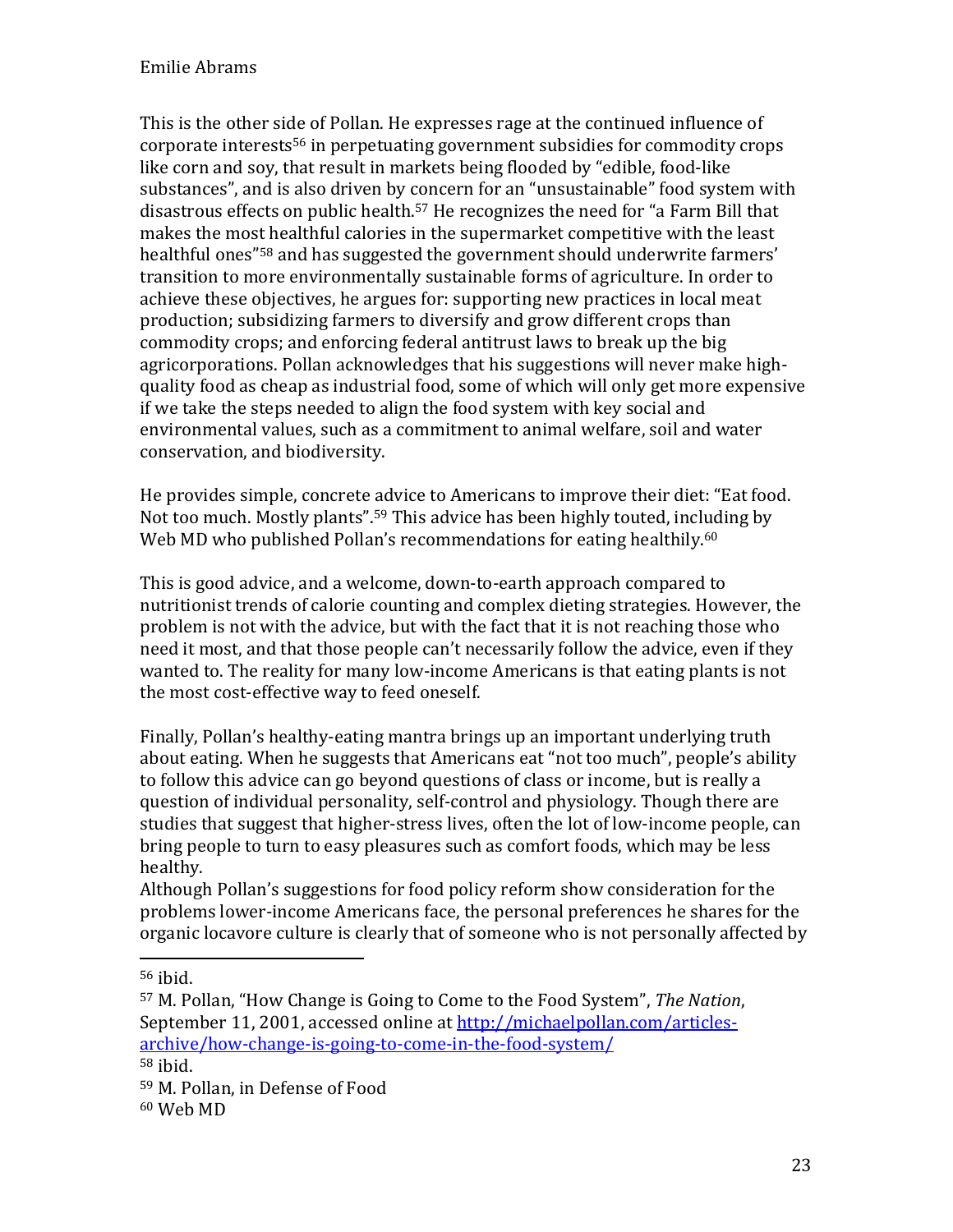the immediate implications of the diet that he rants against. At times his writing shows evidence of this tension between his personal preferences and his broader political views. His frustration with people who want their food to be "as cheap as possible, no matter how poor the quality" for not recognizing "the real cost of artificially cheap food–to their health, to the land, to the animals, to the public purse",61 is puzzling when he at other times acknowledges the difficult trade-off between quantity and quality faced by many.

This glorification of such a narrow way of eating, his personal taste, as the sole definition of healthy, is problematic for a of couple reasons. First, it is an example of the class nature of current food discussion and debate, which too often leaves people with less money and education feeling that such discussions are not relevant to their lives. Guthman argues that this process of simultaneous cultural and economic valuation process exacerbates inequalities. <sup>62</sup> People will feel excluded by the type of lifestyle Pollan and many other "health eating" gurus promote. It is all too understandable when low income people, who have many reasons not to feel included in this type of "food talk," make decisions to avoid it, or act in opposite ways, such as sticking to their burgers and fries, or deciding to live in a so-called food desert, thus creating a counter-culture.

Second, such a limited perspective can shape policy in ways that are most favorable to the best off, which is an issue Rawls points to as an important injustice. Public opinion shapes and is shaped by culture, but has also been shown to have an effect on policy, especially in a democracy, such as the United States.63 Therefore the nature of public opinion, and the discussion that informs it, is important. Pollan's writing, as we've seen, reflects and shapes the dominance in our political discourse of more privileged tastes and opinions, at the expense of the poor. We are almost seeing a real-life example of why Rawls' claimed that just policy had to be made from the original positions behind the veil of ignorance. Being aware of his privileged status, Pollan's opinions on food policies are clearly made from his vantage point, and would not help those who need help the most. In so far as his writing has had a significant impact on public opinion, which in turn plays its role in shaping policy, Pollan's class (and personal) view of the American food system is not helpful to making policies that benefit the poor. Short of being able to create Rawls' original position, from which Americans could determine just food policy without the biases of their class, this thesis argues that the right to food, provides an approach to food policy that is removed from class interests, and would ensure a universal standard of nutrition for all. This should be the foundation, which

<u>.</u>

<sup>61</sup> M. Pollan, "You Are What You Grow", The New York Times Magazine, April 22, 2007, accessed online at http://michaelpollan.com/articles-archive/you-are-whatyou-grow/

<sup>62</sup> Guthman, 89

<sup>63</sup> Page and Shapiro. 1983. "Effects of public opinion on policy", American Political Science Review, 77: 175-190.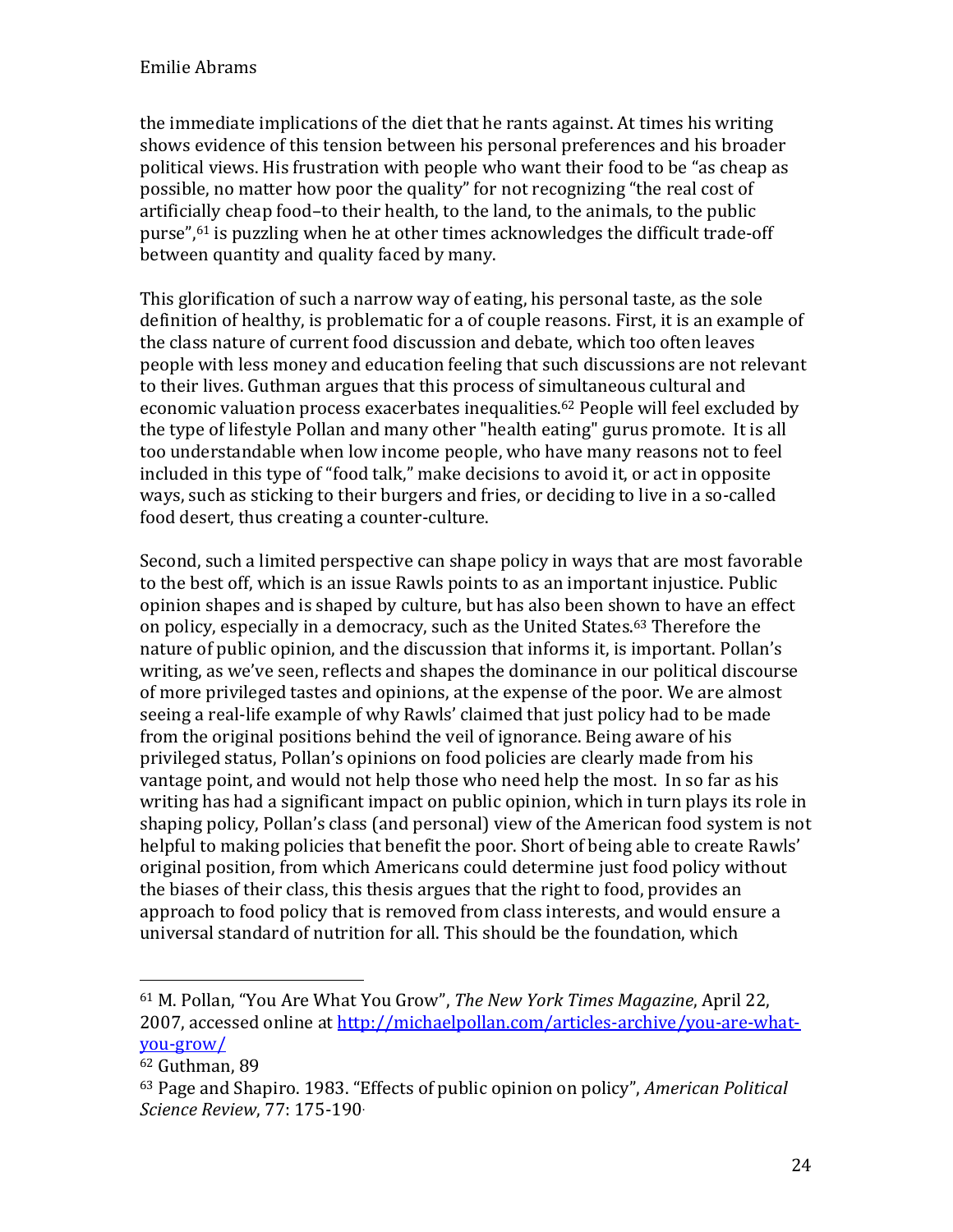government would implement, for all further discussions regarding what America's food system should look like.

In a New York Times article titled "Food Movement Rising", Pollan exclaims "why shouldn't pleasure figure in the politics of the food movement? Good food is potentially one of the most democratic pleasures a society can offer, and is one of those subjects, like sports, that people can talk about across lines of class, ethnicity and race." As examined, Pollan's own work, however, both demonstrates and contradicts this claim. This statement demonstrates what food "talk" at its best can represent, but Pollan's own food writing is often deeply inflected with class in ways that detracts from his policy proposals, many of which would help improve the food system for all. I would advise him to keep his personal taste out of it. That's a separate matter and contains little that speaks to the needs and concerns of the millions of Americans who do not have the time, money, or experience to share the types of pleasures he holds up for those who do. Instead he should do more to make sure that his advice on eating healthily reaches those who need it the most.

# Conclusion:

 $\overline{\phantom{a}}$ 

In her book, The American Way of Eating: Undercover at Walmart, Applebee's, Farm Fields and the Dinner Table, Tracie McMillan writes: "food is one of the only base human needs where the American government lets the private market dictate its delivery to our communities...Food is a social good and a human right".<sup>64</sup> This thesis makes the case for the right to food with the hope that it will not only ensure the government's commitment to guaranteeing adequate nutrition for all, but also serve as a platform for broader discussion and more focused solutions. The argument made in the first section against libertarian and classical liberal claims that government welfare policies will inevitably compromise individual liberties or the free market does not suggest that government should be solely responsible for ensuring adequate nutrition for all Americans. Nor is this thesis of the simplistic view that the private sector is detrimental to society's interest. However, it argues that the right to food is an important and necessary start to establishing a clearer and more serious framework, which then facilitates and encourages participation across sectors, classes and parties to ensure that everyone's right is guaranteed. The right to food aims to clarify and inform discussion and by corollary, policy.

<sup>64</sup> T. McMillan, The American Way of Eating: Undercover at Walmart, Applebee's, Farm Fields and the Dinner Table, Scribner, USA (2012)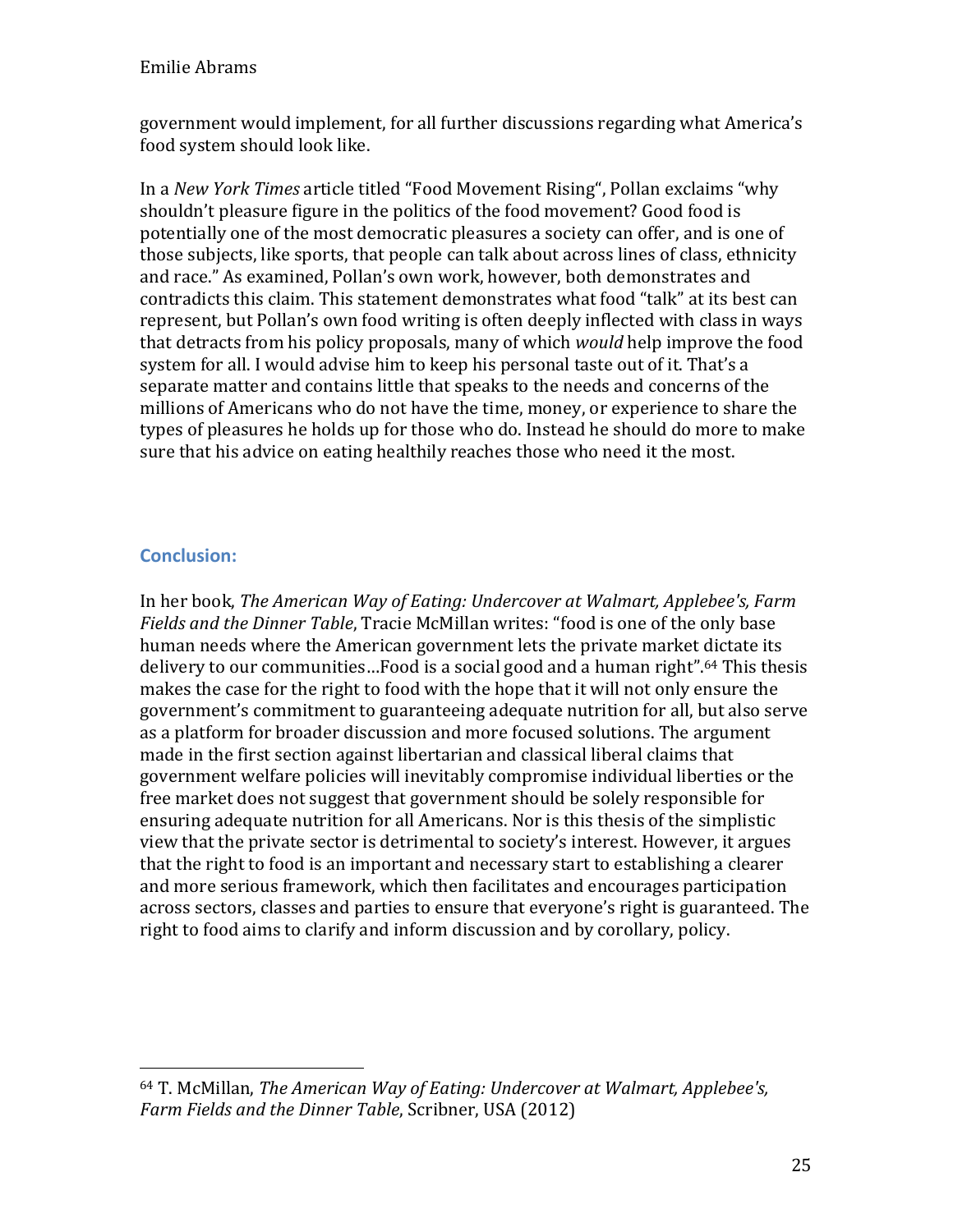## Bibliography

#### Books:

J. Morsink, The Universal Declaration of Human Rights: Origins, Drafting, and Intent, University of Pennsylvania Press, Philadelphia, PA (1999)

R. Paarlberg, Food Politics: What Everyone Needs to Know, Oxford University Press, USA (2010)

G. Kent, Freedom from Want: The Human Right to Adequate Food, Georgetown University Press, Washington, DC (2005)

R. Nozick, Anarchy, the State and Utopia, Basic Books, New York, NY (1974)

H. Spencer, The Man versus the State, Liberty Fund, Indianapolis, IN (1940)

J. Rawls, A Theory of Justice, ed. S. M. Cahn "Classics of Political and Moral Philosophy" (Oxford University Press, 2012)

J. Berg, All You Can Eat: How Hungry is America, Seven Stories Press, New York, NY (2008)

M. Katz, The Undeserving Poor, Knopf Doubleday, New York, NY (1989)

J. Poppendieck, Sweet Charity: Emergency Food and the End of Entitlement, Penguin Books, New York, NY (1998)

J. Poppendieck, Free For All: Fixing School Food in America, University of California Press, Berkeley, CA (2010)

M. Friedman, Capitalism and Freedom, University of Chicago Press, Chicago, IL (1962)

H. Shue, Basic Rights: Subsistence, Affluence, and US Foreign Policy, Princeton University press, Princeton, NJ (1980)

A. Sen, Development as Freedom, Random House, New York, NY (1999)

J. Guthman, Weighing In: Obesity, Food Justice and the Limits of Capitalism, University of California Press, Berkeley, CA (2011)

T. McMillan, The American Way of Eating: Undercover at Walmart, Applebee's, Farm Fields and the Dinner Table, Scribner, USA (2012)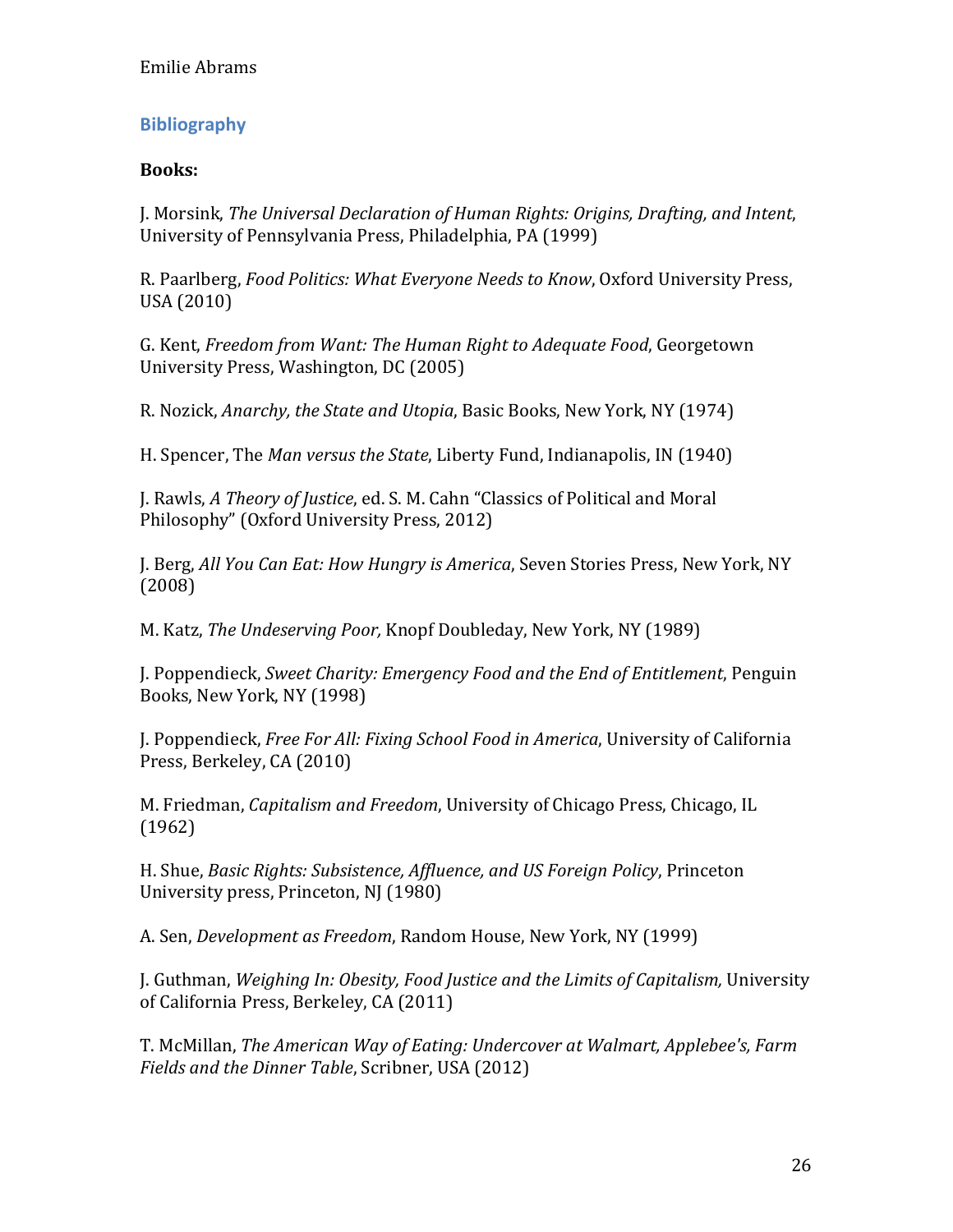# Journals:

A. Oshaug, W. Barth Eide, A. Eide, "Human Rights: a normative basis for food and nutrition-relevant policies", Food Policy, 19, 6 (1994) 491-516

M. Anderson, "Beyond food security to realizing food rights in the US", Journal of Rural Studies, 29 (2013) 113-122

### Articles:

M. Pollan, "Michael Pollan Answers Readers' Questions", The New York Times Magazine, http://michaelpollan.com/articles-archive/michael-pollan-answersreaders-questions/

M. Pollan, "Vote for the Dinner Party", http://michaelpollan.com/articlesarchive/vote-for-the-dinner-party/

M. Pollan, "How Change is Going to Come to the Food System", The Nation, September 11, 2001, accessed online at http://michaelpollan.com/articlesarchive/how-change-is-going-to-come-in-the-food-system/

M. Pollan, "You Are What You Grow", The New York Times Magazine, April 22, 2007, accessed online at http://michaelpollan.com/articles-archive/you-are-what-yougrow/

M. Pollan, "Big Food Vs. Big Insurance", The New York Times, September 10, 2009 http://michaelpollan.com/articles-archive/big-food-vs-big-insurance/

R. N. Gardner, "Eleanor Roosevelt's Legacy: Human Rights", The New York Times, Dec 10, 1988, accessed online at http://www.nytimes.com/1988/12/10/opinion/eleanor-roosevelt-s-legacyhuman-rights.html

"House Republicans Pass Deep Cuts in Food Stamps", The New York Times, Spetember 19, 2013, http://www.nytimes.com/2013/09/20/us/politics/housepasses-bill-cutting-40-billion-from-food-stamps.html? r=0

"Food Deserts Aren't the Problem: Getting fresh fruits and vegetables into lowincome neighborhoods doesn't make poor people healthier", February 10, 2014 Slate,

http://www.slate.com/articles/life/food/2014/02/food deserts and fresh food ac cess aren t the problem poverty not obesity.single.html